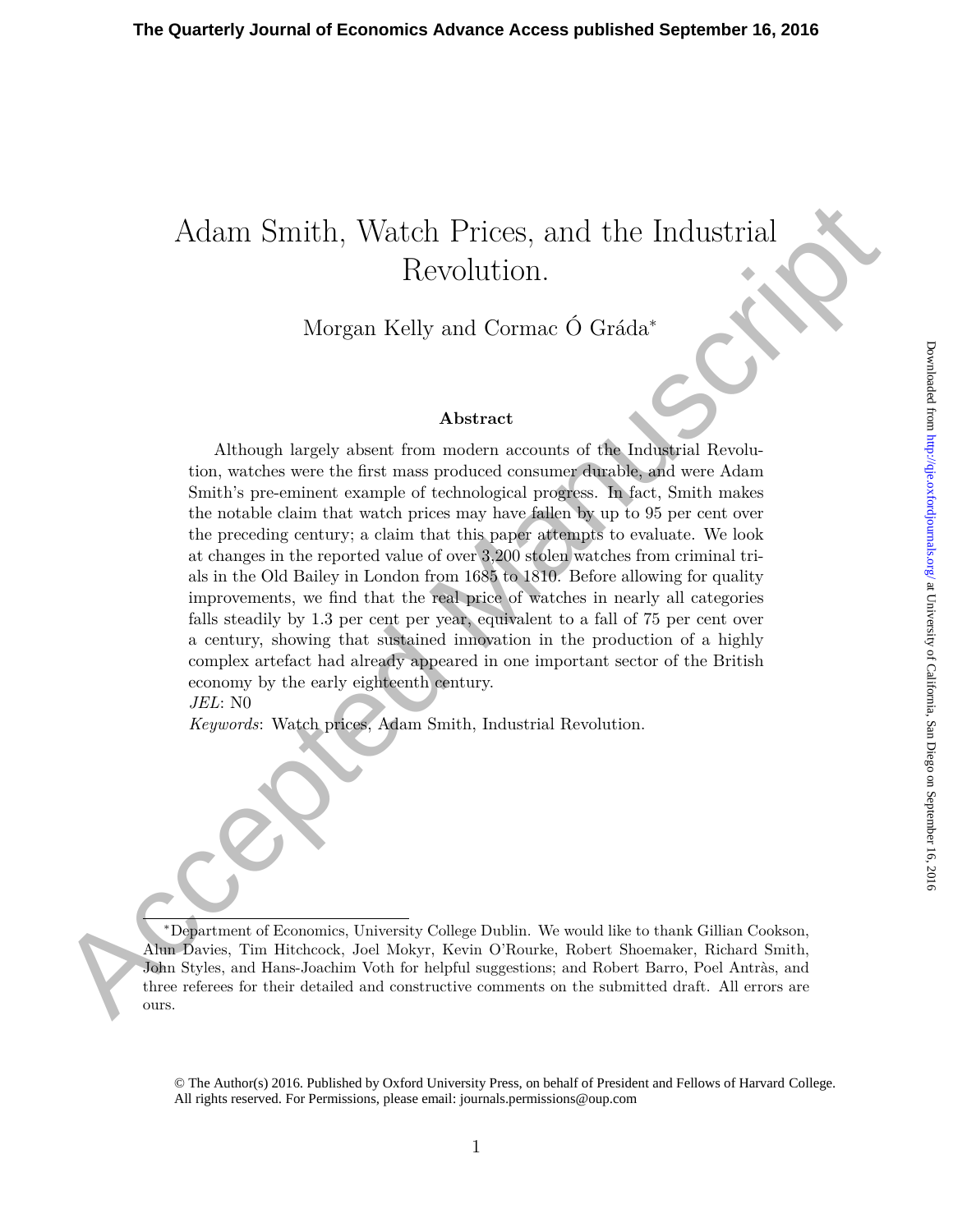The diminution of price has . . . been most remarkable in those manufactures of which the materials are the coarse metals. A better movement of a watch, that about the middle of the last century could have been bought for twenty pounds, may now perhaps be had for twenty shillings.*<sup>a</sup>*

Adam Smith

### **1 Introduction.**

Most recent studies of the Industrial Revolution focus on the sustained innovations in the three sectors of textile spinning, iron making, and steam power that began in Britain in the latter half of the eighteenth century. However, to one usually well informed contemporary observer, things appeared quite different. Discussing technological progress in *The Wealth of Nations* Adam Smith (1976, 270) ignores most of the famous inventions in these sectors, and instead chooses as his paradigm of technical progress one good that is entirely absent from most current histories of the Industrial Revolution: watches. In fact, Smith makes the notable claim that the price of watches may have fallen by up to 95 per cent over the preceding century, a claim that we attempt to evaluate here.

To test whether watch prices had been falling steadily and steeply since the late seventeenth century we use the records of over 3,200 criminal trials at the Old Bailey court in London from  $1685$  to  $1810<sup>1</sup>$  Owners of stolen goods gave the value of the items they had lost, and, because watches were frequently stolen, we can reliably track how their value changed through time.

Contemporaries divided watches into two categories, utilitarian silver or metal watches; and more expensive gold ones. Adjusting for inflation, the price of each type of watch falls steadily by 1.3 per cent per year, equivalent to a fall of 75 per cent over a century. If we assume modest rises in the quality in silver watches, so that a watch at the 75th percentile in the 1710s was equivalent to one of median

*<sup>a</sup>Wealth of Nations*, Bk 1 Ch 11 Pt 3 "Effect of the Progress of Improvements on the Real Price of Manufactures."

<sup>&</sup>lt;sup>1</sup>Tim Hitchcock, Robert Shoemaker, Clive Emsley, Sharon Howard and Jamie McLaughlin, et al., The Old Bailey Proceedings Online, 1674-1913 (www.oldbaileyonline.org, version 7.0, 24 March 2012).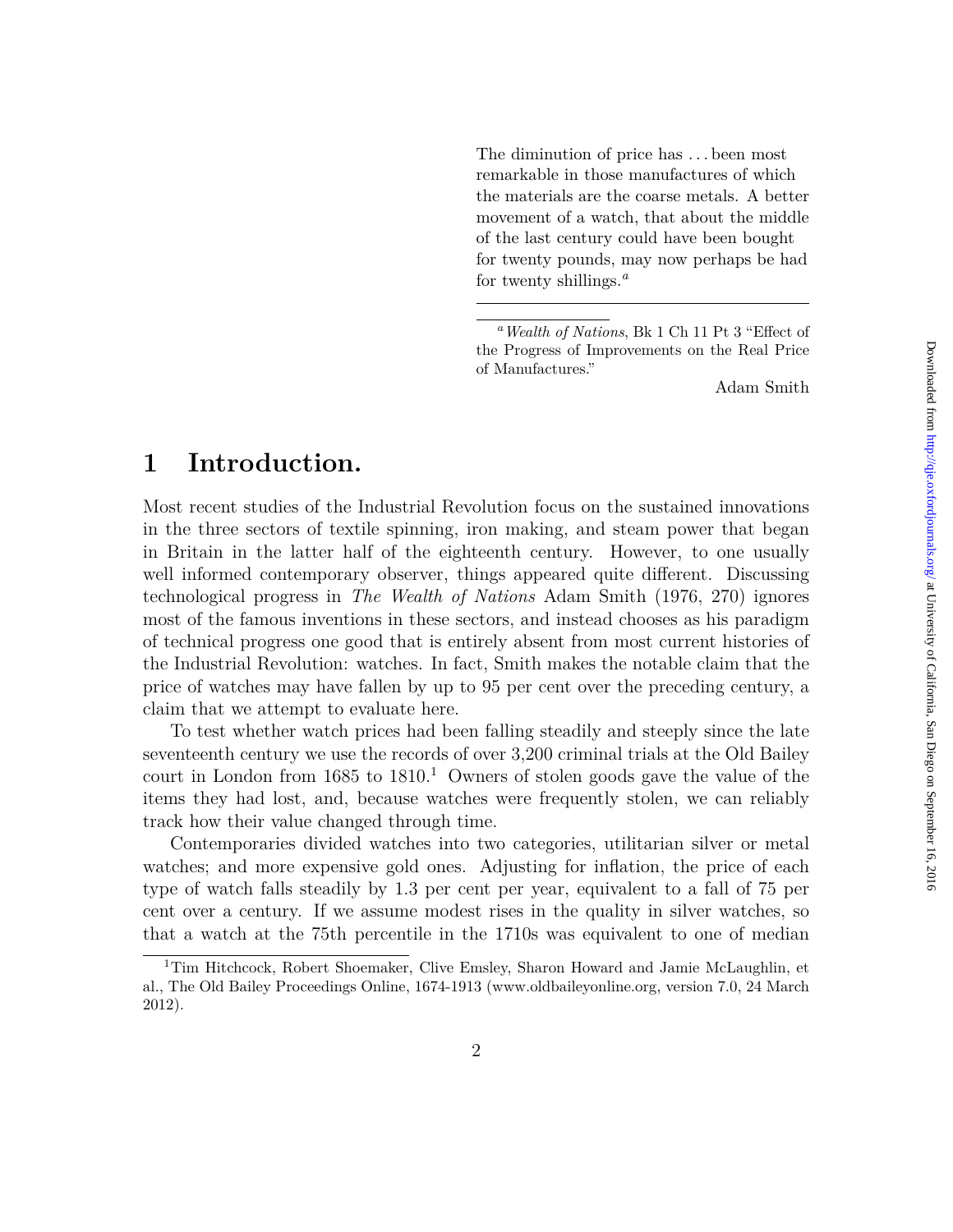quality in the 1770s, we find an annual fall in real prices of 2 per cent or 87 per cent over a century, not far from what Adam Smith suggests.<sup>2</sup>

Most of the cost of a silver watch mechanism was the labour involved in cutting, filing and assembling the parts, so—assuming a constant markup, which is probably valid given the small scale of individual producers and the absence of foreign import penetration before 1815—we can gauge the rise of labour productivity in watch making by comparing how the price of a watch fell relative to nominal wages.<sup>3</sup> During the period 1680–1810 real wages were roughly constant so this rise in labour productivity is similar to the fall in real prices of watches.

To put the productivity growth in eighteenth century watchmaking in perspective, Crafts and Harley (1992) estimate that average labour productivity in British industry grew by 0.26 per cent per year in the period 1759–1801, and 0.21 per cent from 1801–1831, while the corresponding estimates from Broadberry, Campbell and van Leeuwen (2013) are 0.63 and 0.68: see Crafts (2014, Table 3). Scientific and musical instruments aside, watches were the most complex artefacts of their time. This rapid productivity growth in their manufacture stemmed from continuous improvements in tools and techniques and an intensifying division of labour; with watchmaking showing strong spatial concentration and individual artisans specializing in the production of a single interchangeable component, or, more precisely, a component that could be interchanged with another after a judicious amount of filing.

In terms of their wider implications, our results highlight that the process of sustained technological progress long used to define the Industrial Revolution dates back in England to at least the late seventeenth century, rather than the accepted date of the mid-eighteenth century. The evolution of the English watch industry also supports the view of Kelly, Mokyr and Ó Gráda (2014) on the importance of the interaction between elite inventors and skilled artisans as one source of the Industrial Revolution. The decisive innovation in making portable watches reasonably accurate was the balance spring associated with two of the greatest scientists of the late seventeenth century: Robert Hooke probably came up with the idea of replacing a pendulum with a spring in 1658, and Christiaan Huygens made the first working spring watch in 1675 (Landes, 1983, 124–128). Once this conceptual breakthrough occurred, England's extensive tradition of metal working and the relative absence

<sup>2</sup>Because watches fulfilled a variety of purposes, being status symbols and stores of value as well as ways to tell the time accurately, we cannot come up with some simple quality adjusted measure of cost such as the price per lumen-hour of lighting derived by Nordhaus (2008).

<sup>&</sup>lt;sup>3</sup>The use of price falls to infer the rate of productivity growth was pioneered by McCloskey (1981). See also Antràs and Voth (2003), Clark (2007, 273–278) and Hsieh (2002).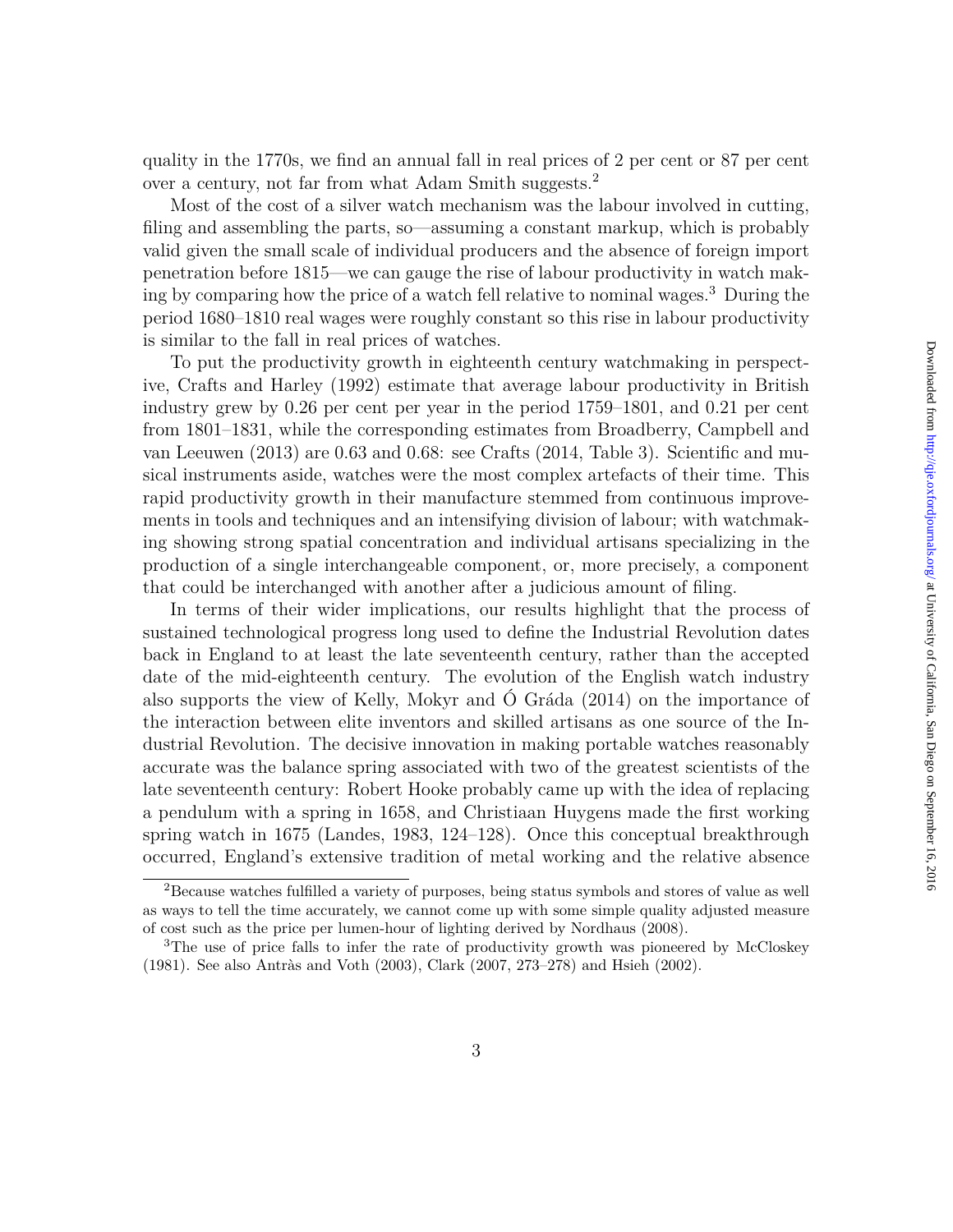of restrictions on hiring apprentices, along with an extensive market of affluent consumers, allowed its watch industry to expand rapidly.

Regarding technological spillovers, the role of watch and clock makers in designing and building the textile machinery of the early Industrial Revolution is probably overstated. Its real technological contribution lies rather in its close connection with an equally innovative and overlooked sector of the British economy: instrument making. The advances in steam engines and machine tools in the late eighteenth century—what we may call the High Industrial Revolution to distinguish it from the Low Industrial Revolution in cotton and wrought iron that, although important for output and employment, largely represented technological dead ends—would have been impossible without the precision lathes and measuring tools that developed steadily from the late seventeenth century to produce scientific and navigational instruments.

Whereas the sole focus of most modern studies of the Industrial Revolution is on the incentives to innovate, these incentives have existed throughout human history. The history of watchmaking highlights instead the inescapable importance of developing the capacity to innovate, with Britain coming to possess unique skills in precision metalworking on a scale that existed nowhere else in Europe, let alone the Middle East, India, or China.

By the late eighteenth century, the English watch industry was producing around 200,000 watches per year, about half of European output (Landes, 1983, 231), while watch ownership was high, even among labourers, as we will see below. However, the British watch industry was precocious not only in its rise, but in its fall. By the 1820s, the English watch industry had reached the limits of its technical and organizational ability and was starting to face severe competition from cheap Continental imports, leading to considerable hardship in traditional watchmaking areas and petitions for import controls.

Although there is an extensive literature on the history of time keeping (for instance Britten 1934 and Landes 1983) its emphasis is on expensive watches and chronometers rather than the mass produced watches that are our concern here. The rise of the English watch industry is described by Cipolla (1970, 141–147), Thompson  $(1967, 64–70)$ , and Landes  $(1983, 231–235)$ ; and the widespread ownership of watches by the end of the eighteenth century is demonstrated by de Vries (2008, 2–3) and Styles (2007, 98–107). The Old Bailey records have not been used before to track prices, but were used in the pioneering study of Voth (2001) to estimate changes in people's time use (based on witnesses reports of what they were doing, working or at leisure, at the time a crime was committed, which requires the widespread ownership of watches to establish time of day reliably). More recently Horrell, Humphries and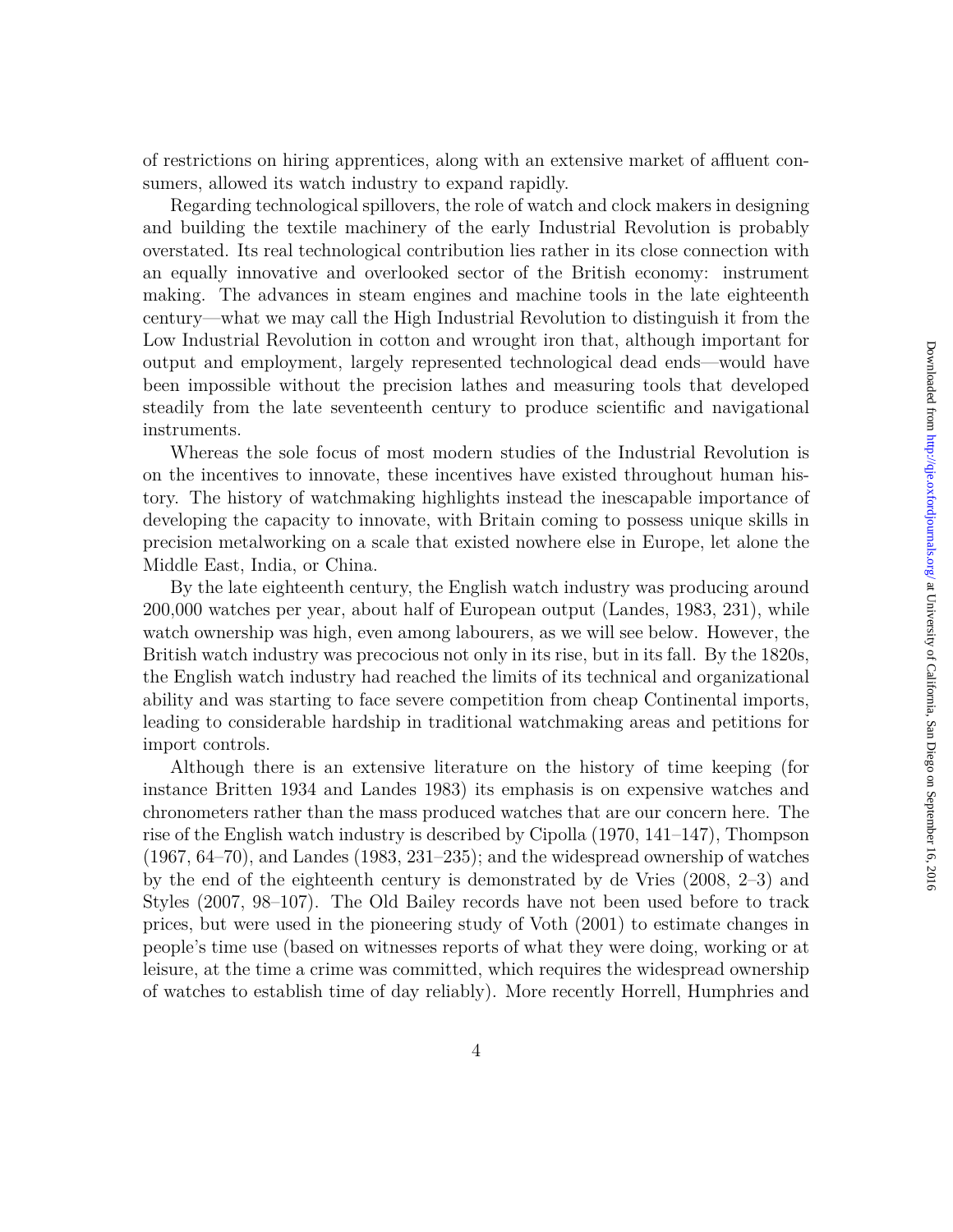Sneath (2015) have used Old Bailey records to look at changing patterns of ownership of consumer goods.

The rest of the paper is as follows. In Section 2 we outline our data on watch prices from the Old Bailey, while Section 3 analyses the fall in watch prices during the eighteenth century. Section 4 demonstrates that the observed falls in watch prices are not caused by the appearance of more low quality watches in the sample, but reflect rising productivity. The evolution of watch prices during the early nineteenth century is examined in 5. Section 6 briefly outlines the organization and functioning of the English watch industry and Section 7 discusses the implications of our results for the wider understanding the Industrial Revolution.

### **2 Watch Prices in the Records of the Old Bailey.**

We use records of criminal trials in the Old Bailey to track the path of watch prices from the late seventeenth until the mid-nineteenth century. Because watches were valuable and easily resold, organized theft of watches was widespread (Thompson, 1967; Linebaugh, 2003, 225–227). Court records give the reported value of 7,273 stolen watches running from 1675 to 1850 but early observations are sparse, with only 92 records before 1710. Contemporaries divided watches into two types: utilitarian metal or silver watches, and more expensive gold ones: for instance, in 1797–98 the British government imposed a tax on watch ownership, with a rate of 2.5 shillings for a silver watch, and 10 shillings for a gold one (Thompson, 1967, 67).

After 1809, all but 103 of the 4,027 watches in court records are described simply as "watch". Before this, however, more detail is provided. For the 3,246 stolen watches before 1810, 61 per cent are described simply as "silver watch" and 9 per cent as "gold watch". The distribution of watches by type is shown in Figure 1.

The fact that our data come from criminal trials may bias our sample towards more expensive watches. Before 1829 London did not have a regular metropolitan police force, so that most prosecutions for theft were privately initiated: useful descriptions of the evolution of London's criminal justice system during this period are given by Friedman (1995) and Voth (2001). This may bias our later data towards wealthier victims with more expensive watches.

During the 1720s, the normal daily wage for a building labourer in London was 3 shillings, equivalent to £0.9 for a six day week.<sup>4</sup> Looking at the silver watches

<sup>&</sup>lt;sup>4</sup>This is based on Hunt (1986, Table 5) who gives a wage of 3 shillings per day for the 1760s, and Clark (2005) who shows that nominal wages hardly changed between the 1720s and 1760s. Clark's data are available at http://gpih.ucdavis.edu/files/England\_1209-1914\_(Clark).xls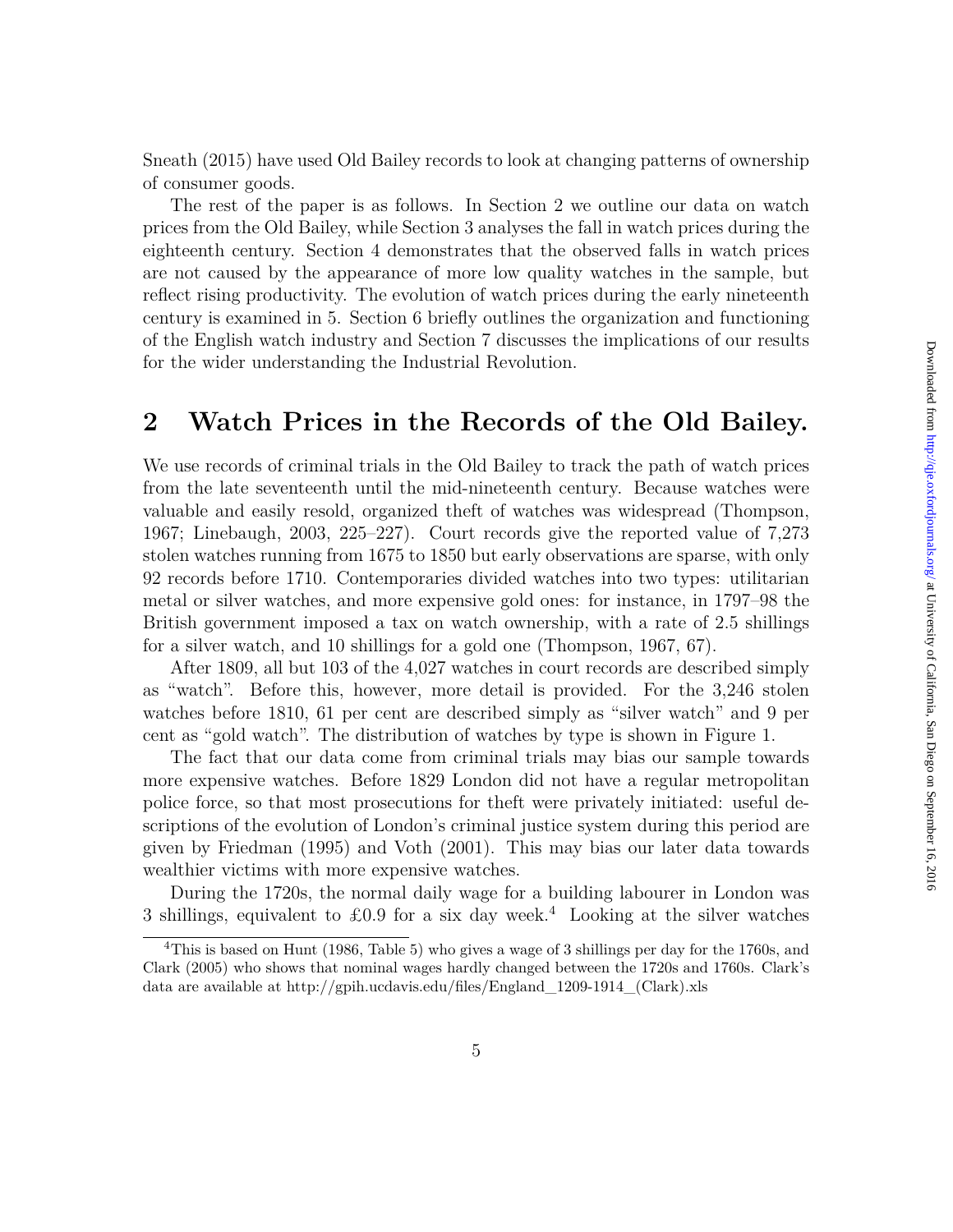

Figure 1: Annual number of watches in Old Bailey records by type.

in our records from the 1720s, the median value was £4, the first quartile is £2.5, and the cheapest watch was  $\pounds$ 1: in other words, watches were expensive relative to wages, making it likely that most thefts would have been prosecuted. By the 1790s, however, nominal wages had risen to 3.5 shillings per day, or £0.95 per week, whereas the median and bottom quartiles of watch values have halved to  $\pounds 2$  and  $\pounds$ 1.25 respectively. There is therefore a likelihood that in later periods, the fts of cheap watches may not have been worth the effort of prosecution, but when we control below for possible sample censoring, the impact on estimated price falls is negligible.

### **2.1 Social Status of Victims.**

A sense of who owned watches on the eve of the Industrial Revolution may be obtained from Table 1 which gives the average value of watches (in 1750 prices) and the share of the sample of victims whose social status may be guessed at for selected time periods. "Gent." describes victims who are described as gentlemen, traders, clerks, travellers by coach or on horseback, homeowners, and other obviously affluent individuals; and "Lab." refers to victims who are described as artisans, labourers, servants or lodgers. "Drunk" refers to victims not in the other two categories who admitted to having their watches stolen in a tavern or by a prostitute, typically at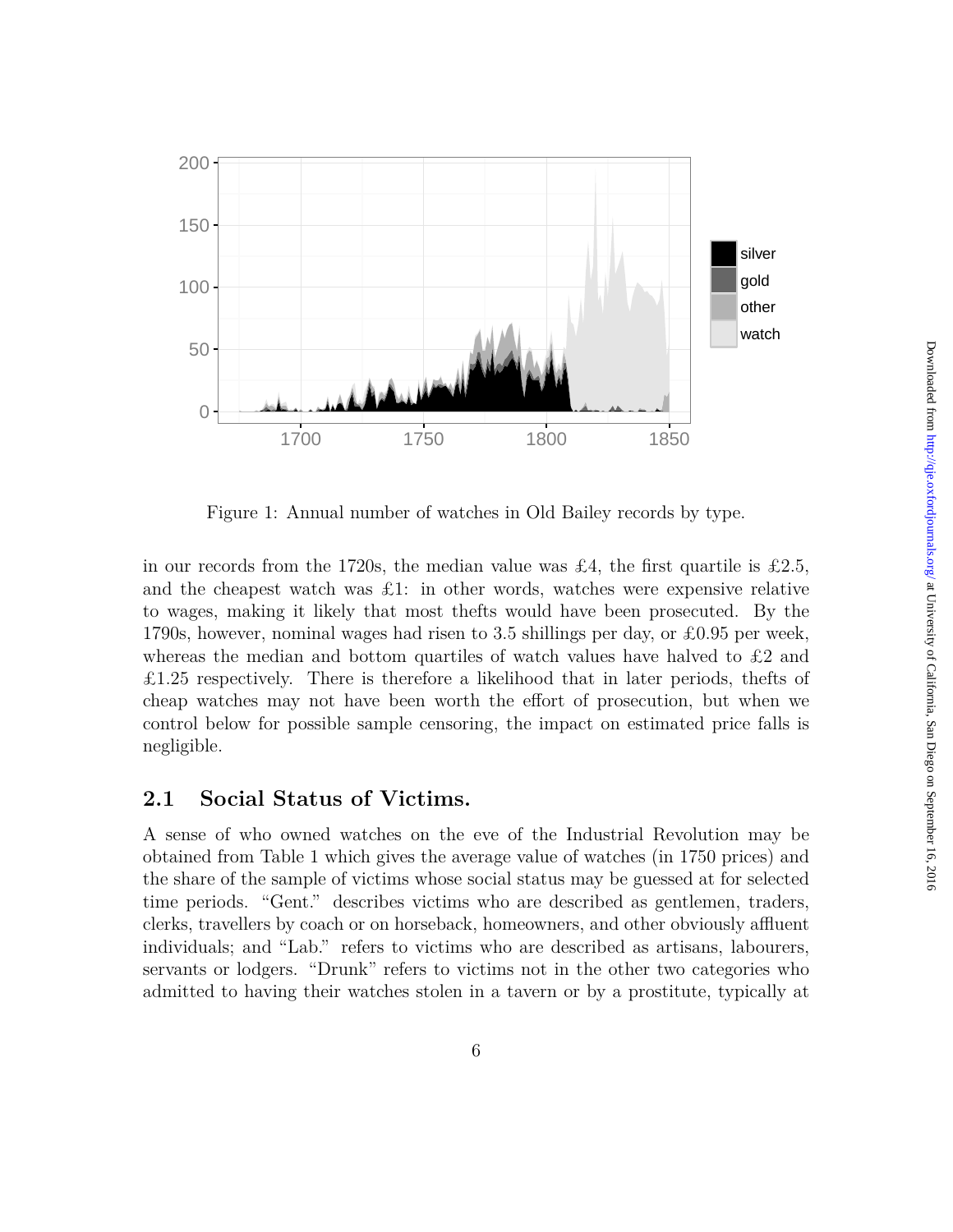|           | <b>Average Value</b> |      |       | Percentage |       |       |     |
|-----------|----------------------|------|-------|------------|-------|-------|-----|
|           | Gent.                | Lab. | Drunk | Gent.      | Lab.  | Drunk | N   |
| 1710-1729 | 10.00                | 3.05 | 5.05  | 61.30      | 7.10  | 31.60 | 155 |
| 1730-1739 | 8.90                 | 4.70 | 3.90  | 54.30      | 11.70 | 34.00 | 94  |
| 1740-1749 | 8.11                 | 2.95 | 4.11  | 40.50      | 26.20 | 33.30 | 84  |
| 1750-1759 | 4.46                 | 2.38 | 2.87  | 38.40      | 39.10 | 22.50 | 151 |
| 1780-1784 | 4.65                 | 2.05 | 1.81  | 47.50      | 36.90 | 15.60 | 301 |
| 1800–1803 | 2.63                 | 1.40 | 1.52  | 38.90      | 51.40 | 9.70  | 185 |

Table 1: Average value of watches for different groups of victims in selected periods; the percentage of each group in the sample; and the total number of victims.

night and in disreputable parts of the city. This last group is also likely to have been of lower status: for example in 1780–1784, 13 of the artisans were also in the drunk/prostitute category, but only 5 of the gentlemen, and the numbers are similar for other periods.<sup>5</sup>

The table shows that watch ownership among working men rose steadily through the eighteenth century, and had become extensive by 1800, something also found by Styles (2007, 98–107). Moreover, the value of watches for every group falls steadily through time (the apparent rise for artisans in the 1730s is caused by a single expensive watch); with gentlemen predictably owning more expensive watches than labourers.

### **3 Watch prices, 1710–1809.**

As Figure 1 shows, the generic watch in the Old Bailey records before 1810 is a silver watch. Figure 2 plots the reported value of a ten per cent sample of silver watches in 1750 prices (deflated using Clark's (2005) retail price index). Points are jittered to separate overlapping values, and the figure includes a locally weighted sum of squares (loess) line to indicate trends. Three outliers are omitted to make the plot more legible: two watches valued at £20, and one valued at £0.10. Distinct lines appear in the diagram, reflecting the fact that watch prices heap around integer

<sup>&</sup>lt;sup>5</sup>In 1744 the trial judge observed to a young man who had his gold watch pickpocketed in a laneway off the Strand that "It was an odd thing for a young gentleman to pick up a woman in the street, and was sober when you went about such a scandalous practice." [http://www.oldbaileyonline.org/browse.jsp?id=t17440510-7&div=t17440510-7#highlight].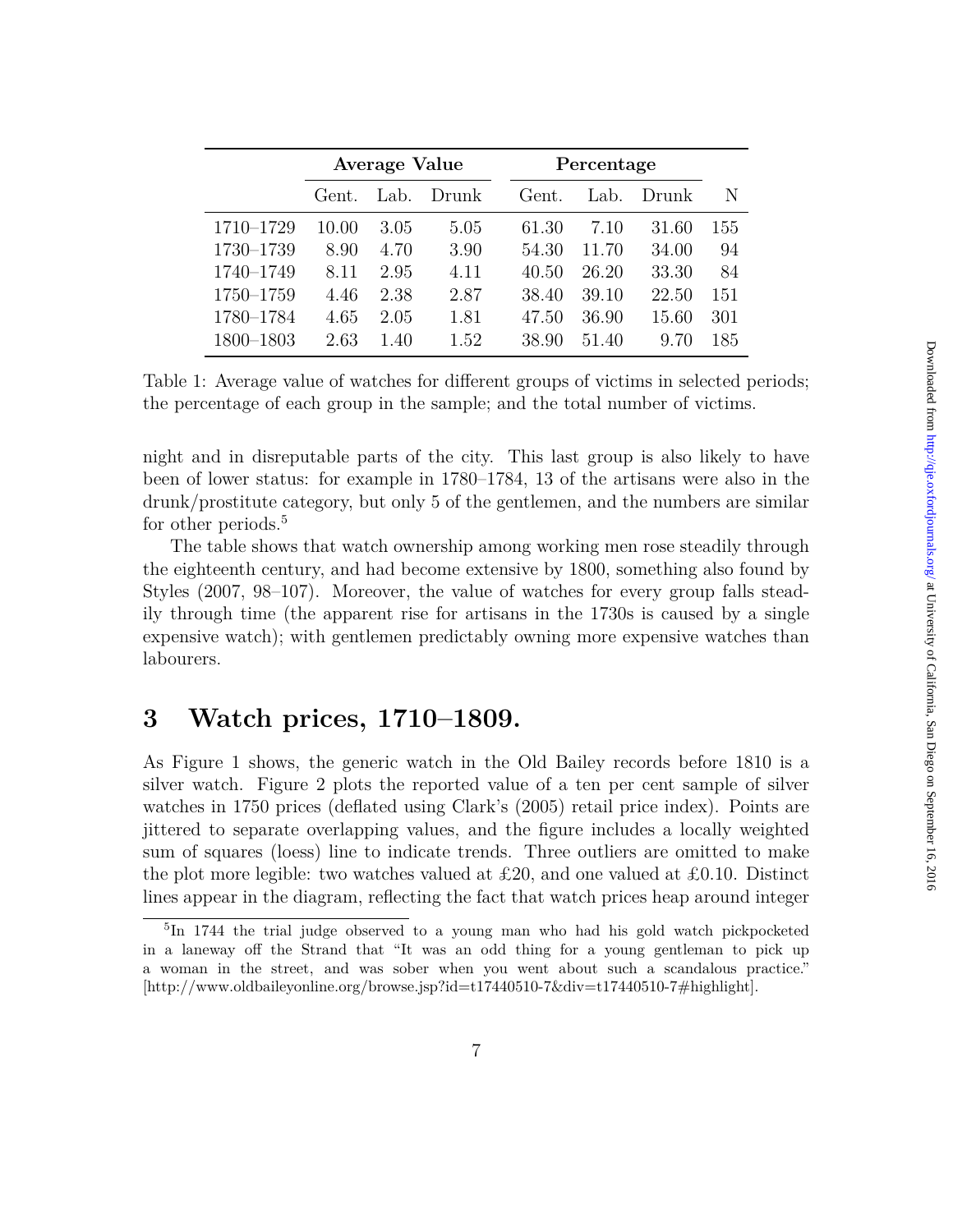

Figure 2: Reported value of silver watches (in 1750 pounds, logarithmic axis) in Old Bailey trials, 1680–1809.

values. It can be seen that the average price of a silver watch falls from around  $\pounds 6$ in 1710 to about £2 by 1809.

Table 2 gives the results of a regression of the log of silver watch prices (again deflated to 1750 prices) on year from 1710 to 1809. It can be seen that the price of silver watches falls at 1.3 per cent per year.

A potential problem is the absence of very cheap watches from court records by the end of the eighteenth century. We therefore include in Table 2 estimates for the fall in watch prices under two semiparametric estimators that control for sample truncation: Symmetrically Truncated Least Squares (Powell, 1986) and a Left Truncated estimator (Karlsson, 2006).<sup>6</sup> It is assumed that watches valued below 4 shillings  $(\text{\pounds}0.2)$  are excluded—increasing this threshold did not alter the results materially. It can be seen that controlling for truncation has almost no impact on the estimated price falls.

<sup>6</sup>These are calculated with the R package truncSP (Karlsson and Lindmark, 2014).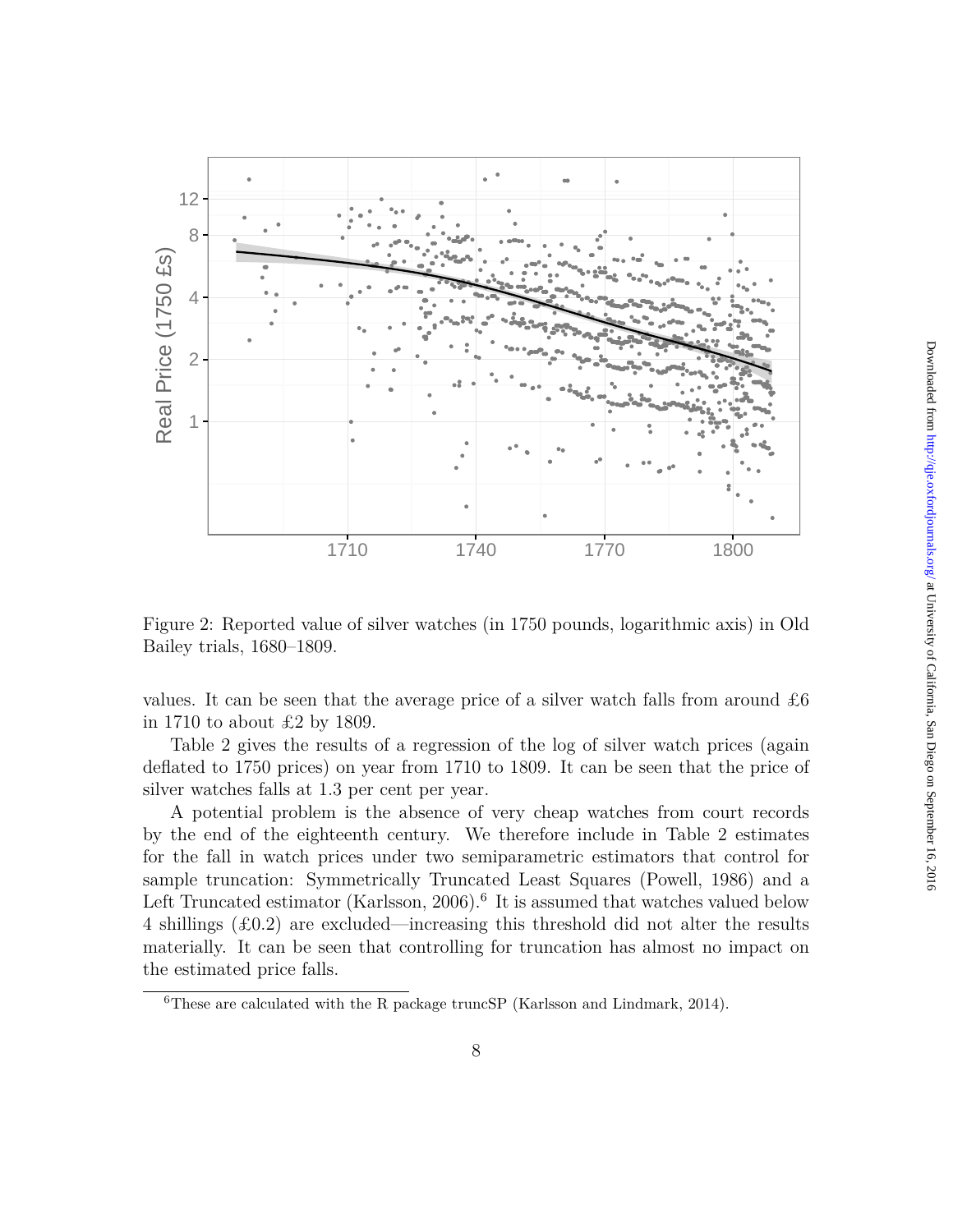|             |            | <b>Silver</b> |           | Gold       |
|-------------|------------|---------------|-----------|------------|
|             | <b>OLS</b> | <b>TSLS</b>   | LT        | <b>OLS</b> |
| (Intercept) | 24.2449    | 24.2449       | 25.2580   | 25.4240    |
|             | (0.9186)   | (0.8849)      | (2.1247)  | (2.8221)   |
| Year        | $-0.0131$  | $-0.0131$     | $-0.0136$ | $-0.0129$  |
|             | (0.0005)   | (0.0005)      | (0.0012)  | (0.0016)   |
| $R^2$       | 0.2837     |               |           | 0.1956     |
| N           | 1950       |               |           | 281        |

Watch prices are in 1750 pounds. Standard errors are in parentheses. TSLS denotes Symmetrically Truncated Least Squares estimates, and LT Left Truncated ones. OLS regressions report heteroskedastic consistent standard errors.

Table 2: Regressions of log silver and gold watch prices on year, 1710–1809.

There were two parts to a watch: the mechanism or movement which was mostly brass with a steel spring; and the protective case. It would be expected that most of the fall in the cost of a watch would be in the mechanism, and this will be understated if the case is included. This turns out not to make much difference, however.

A cheap double cased watch of this period contained roughly two ounces of silver, and more expensive watches perhaps two and a half.<sup>7</sup> During our period the value of a pound sterling remains around 3.8 ounces of silver, so that the silver content of a watch case would have been around 5 shillings. Subtracting this amount from the declared value of watches causes the real price of mechanisms to fall at 1.5 per cent per year, compared with 1.3 per cent for complete watches.

As noted in the Introduction, the production cost of a basic watch was largely the labour involved in cutting, filing and assembling the parts, so the growth of productivity may be assessed by comparing watch prices with wages. From 1710 to 1810 real wages, measured by Clark's (2005) series, were roughly constant, which means that shifts in demand for watches associated with rising incomes can be ignored. We find an annual fall of watch prices relative to nominal wages of 1.4 per cent, compared with 1.3 per cent relative to prices.

However, national wage series disguise considerable regional variation. Much of the production of watch parts was concentrated in Lancashire which, with the rise of the cotton industry, went from one of the lowest wage parts of England in the 1760s

<sup>7</sup>*Monthly Magazine*, 47, 1819. There may also have been a long-term decline in the thickness, and therefore the silver content, of watch cases with the introduction of roller flattening to produce silver sheet from the 1720s (Clifford, 1999). We are grateful to John Styles for this information.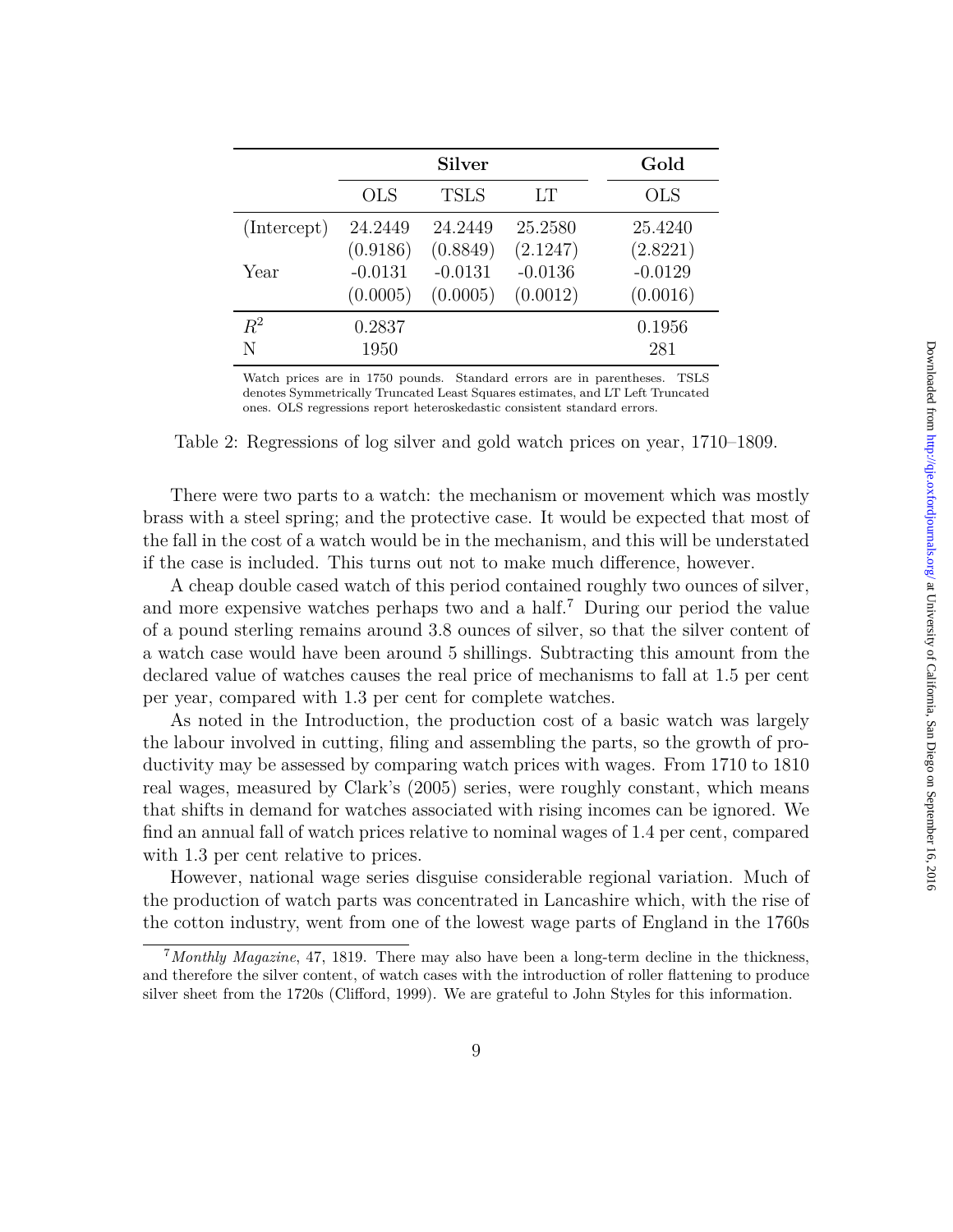to one of the highest by 1833 with nominal wages increasing 40 per cent relative to national prices (Kelly, Mokyr and Ó Gráda, 2015). Given this strong rise in labour costs, it seems likely that price falls will understate productivity growth in the late eighteenth century watch industry.

# **4 Sample composition.**

The findings in Table 2 that watch prices fell by around 1.3 per cent per year will be a misleading indicator of productivity growth if the composition of the sample changes through time to include more cheap, low quality watches. Suppose, for instance, that no technological progress occurs, and that there are two types of watch whose price remains fixed through time: high quality watches with average price  $\mu_h$  and low quality ones with average price  $\mu_l$ . However both are described in court records as "Silver Watch". Let *w* be the unobserved fraction of low quality watches in the court records, and suppose that this increases through time, reflecting the increasing affluence of ordinary workers. It follows that the average price of "Silver Watches"  $(1 - w)\mu_h + w\mu_l$  will fall as time passes, giving a downward sloping regression line.

There are three ways to check whether our results are driven by such a changing sample composition. The first check is to look at how the different quantiles of the price distribution evolve through time. Intuitively, if the sample contains an increasing share of low quality watches, lower price quantiles will fall faster than higher ones. In all periods the top quantiles will be dominated by the highest quality watches so that their price will barely fall, but the lowest quantiles will increasingly be dominated by the worst low quality watches, and will show the largest price falls. Secondly, we can compare price falls for silver watches with those for gold watches, a category that remains affordable only to the very rich where we can be certain that sample contamination by low quality timepieces is not an issue.

Looking first at the quantiles of the price distribution, if there is only one quality of watch all quantiles will fall at similar rates, whereas if cheaper watches appear, different quantiles will fall at different rates as time passes. In the Appendix we show that, with two types of watch, the price of cheap watches will always fall faster than dearer ones for quantiles above the share of low quality watches *w*. Below *w* the quantiles of cheaper watches will fall fastest if the slope of the quantile function for high quality watches is less than  $1/(1-w)$  times the slope for low quality ones.

The time series of watch prices in Figure 2 suggests that the price fall was fairly uniform across all price ranges, and this can be confirmed with a quantile regression (Koenker, 2005). Figure 3 gives the slope coefficients and 2 standard error confidence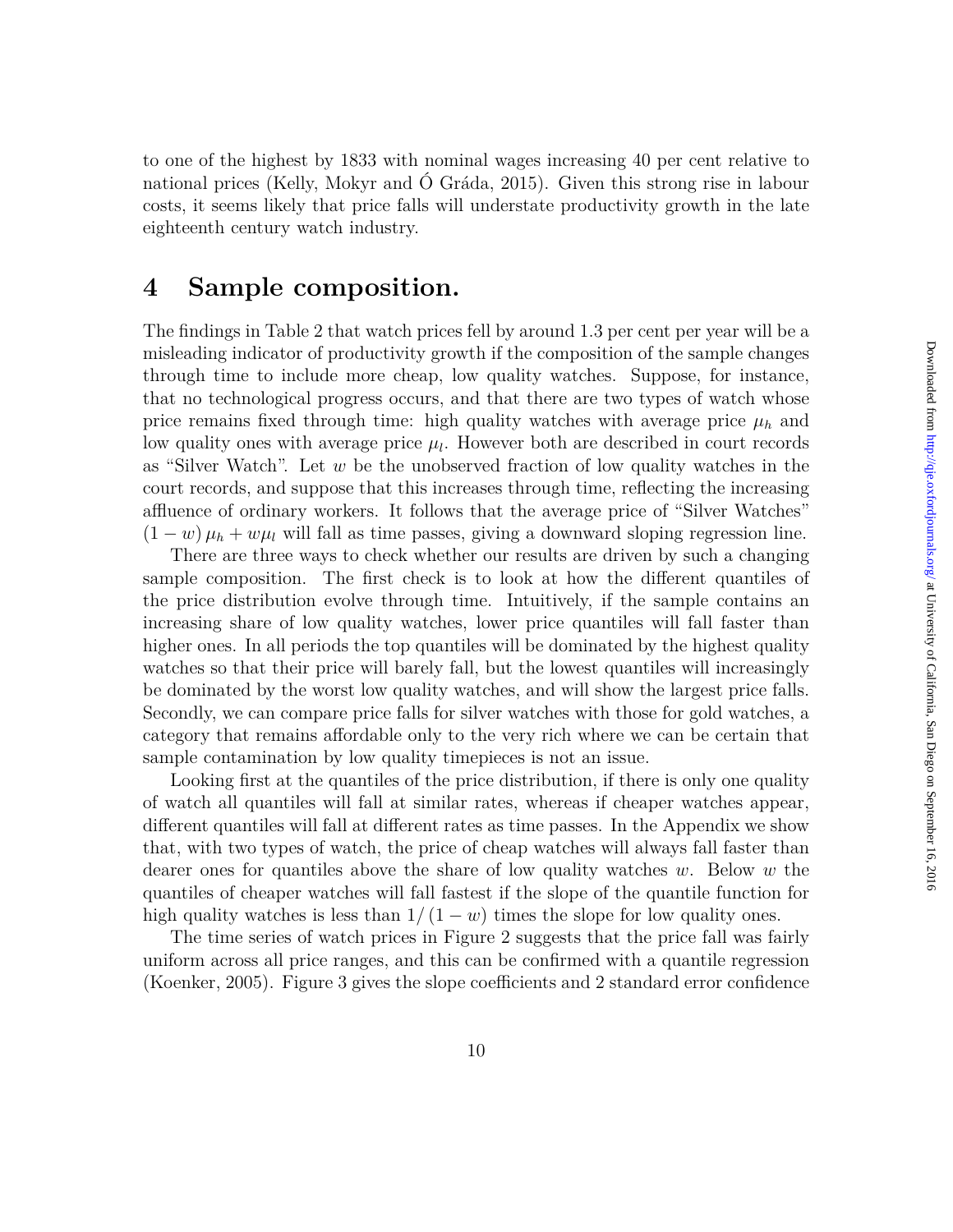

Figure 3: Annual price fall from quantile regression of silver watch prices, 1710– 1809. The horizontal line denotes the coefficient and confidence intervals for the entire sample. .

interval for each decile of the data.<sup>8</sup> We can see that, although mid-price watches show a slightly larger yearly fall of 1.4 per cent, there is little variation around the average 1.3 per cent annual fall. It is notable that this fall is close to that estimated by Elmers (1992), who suggests that the price of good quality London pair-case silver watches—a homogeneous category, in other words—fell from about £8.5 in 1710 to around £2.5 by 1810, or 1.2 per cent per annum.

As a second check for potential composition effects, we can compare the observed price falls of silver watches with those of gold watches, which remain luxury items affordable only to the wealthy. For the  $280$  gold watches in the court records,  $9$  the last column of Table Table 2 on page 9 shows that the price of gold watches falls at the same rate as silver ones.

A final, informal, check comes from Table 1 giving the value of watches belonging to different social classes through time. It shows how the average value of watches for both the affluent and labourers—again more homogeneous samples—fall steadily through the eighteenth century.

<sup>8</sup>These are calculated with the R package quantreg. Standard errors are estimated using the wild bootstrap of Bilias, Chen and Ying (2000): using other bootstrap procedures gave similar results.

<sup>&</sup>lt;sup>9</sup>We exclude one gold repeater watch with a reported value in 1764 of £630: for comparison, at the time, the cost of building a Royal Navy sloop, before fitting with guns, was around  $\pounds1,800$ Winfield  $(2007, 310-311)$ . The next most expensive watches in our sample are two worth £100.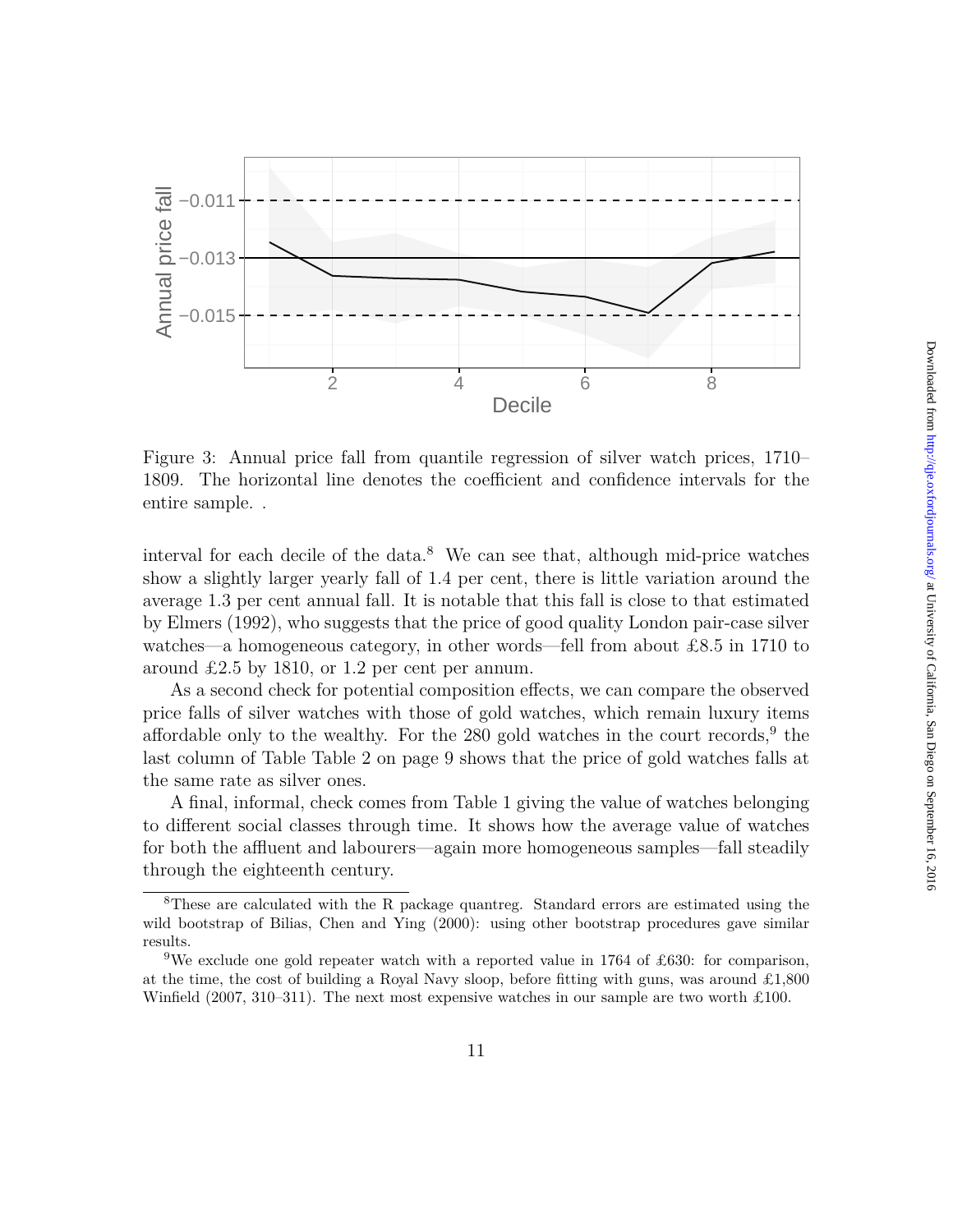changing sample composition but reflects real rises in productivity stemming from improved technology and intensified division of labour. These estimates of real price falls of around 1.3 per cent per year will, of course, be under-estimates of productivity growth in watchmaking if, as seems likely, the quality of watches rose through time. It is to be expected that more accurately shaped parts made from harder metals would increase both the durability and accuracy of watches. In summary, Adam Smith's claim that nominal watch prices had fallen by 95

per cent in the previous century is clearly something of a rhetorical exaggeration: the implied fall of 3 per cent per year is higher than the 2.6 per cent rise in real productivity that McCloskey (1981) estimates for the most dynamic industrial sector, cotton, from 1780–1860. For Smith's claim of a 3 per cent fall to be true, a watch that cost £1 in the 1770s would have had to cost £6 sixty years earlier in the 1710s. Looking at our sample of silver watches, this would imply that a watch at the 80th percentile of quality and price in the 1710s would be equivalent to one at the tenth percentile in the 1770s, which seems implausible. If, however, we suppose conservatively that a watch at the third quartile of quality in the 1710s was equivalent to one at the median by the 1770s, we get an annual fall in real price of 2 per cent, or 87 per cent over a century.

It appears then that the observed price fall in silver watches is not caused by

### **5 Watch Prices, 1810–1850.**

After 1810, as Figure 1 shows, most watches in the Old Bailey records are described simply as "watch". Figure 4 shows a ten per cent sample of the declared value of all 7,192 watches (excluding the £630 one) in the Old Bailey records from 1700 to 1850. It can be seen that the average price of all watches before 1810 shows the same behaviour as the subsets of silver and gold watches looked at above, but with a slightly higher rate of fall, decreasing by around four fifths in real terms between 1700 to 1810. However, prices reach a minimum in the 1810s and then start rising steadily until 1850.

This price rise in the court records appears driven by two factors. First, the cases tried at the Old Bailey change markedly at this time, with an increasing number of minor thefts being prosecuted in Local Sessions (Feeley and Little, 1991, 724– 725), so the Old Bailey sample is no longer a reliable guide to average watch prices. For instance, despite frequent contemporary references to cheap imported watches costing 5 shillings, our sample of over 4,000 watches from this period lists only 16 of these. Secondly, as Landes (1983, 274–307) and Davies (1992) demonstrate, the English watch industry was technologically conservative compared with its Swiss and,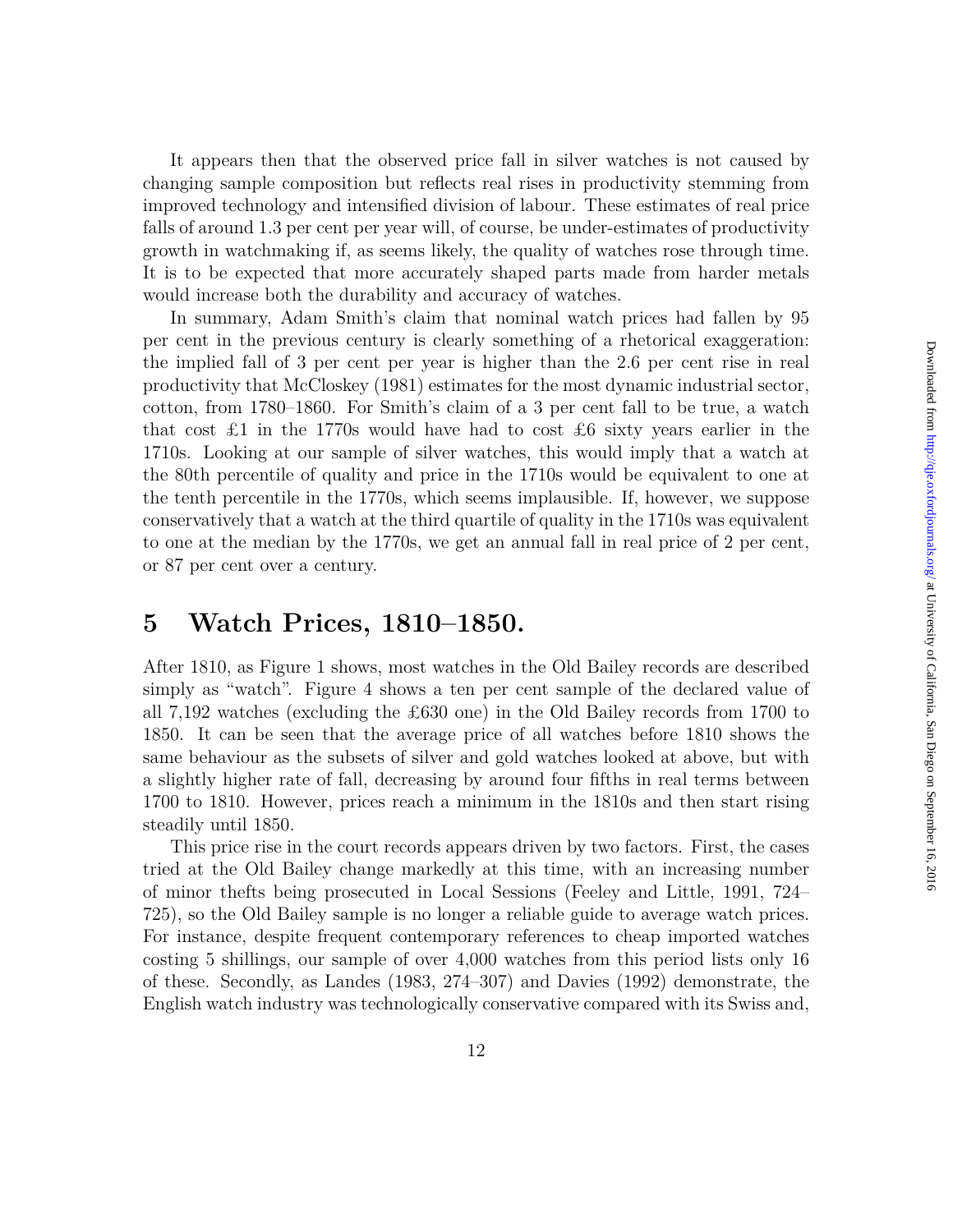

Figure 4: Reported value (in 1750 pounds, logarithmic axis) of all stolen watches in Old Bailey trials, 1700–1850.

later, American rivals, and had reached the limits of technological improvement and division of labour under its fragmented organization before 1815. As real wages rose in England (by around 50 per cent in Clark's series from 1810 to 1850), production costs were driven upwards, while the rising affluence of consumers probably increased demand for more expensive watches.

As we did for silver watches before 1810, we can examine whether a changing composition of watches in court records is driving these observed price changes by looking at the quantiles of the price distribution. Figure 5 shows the result, by decile,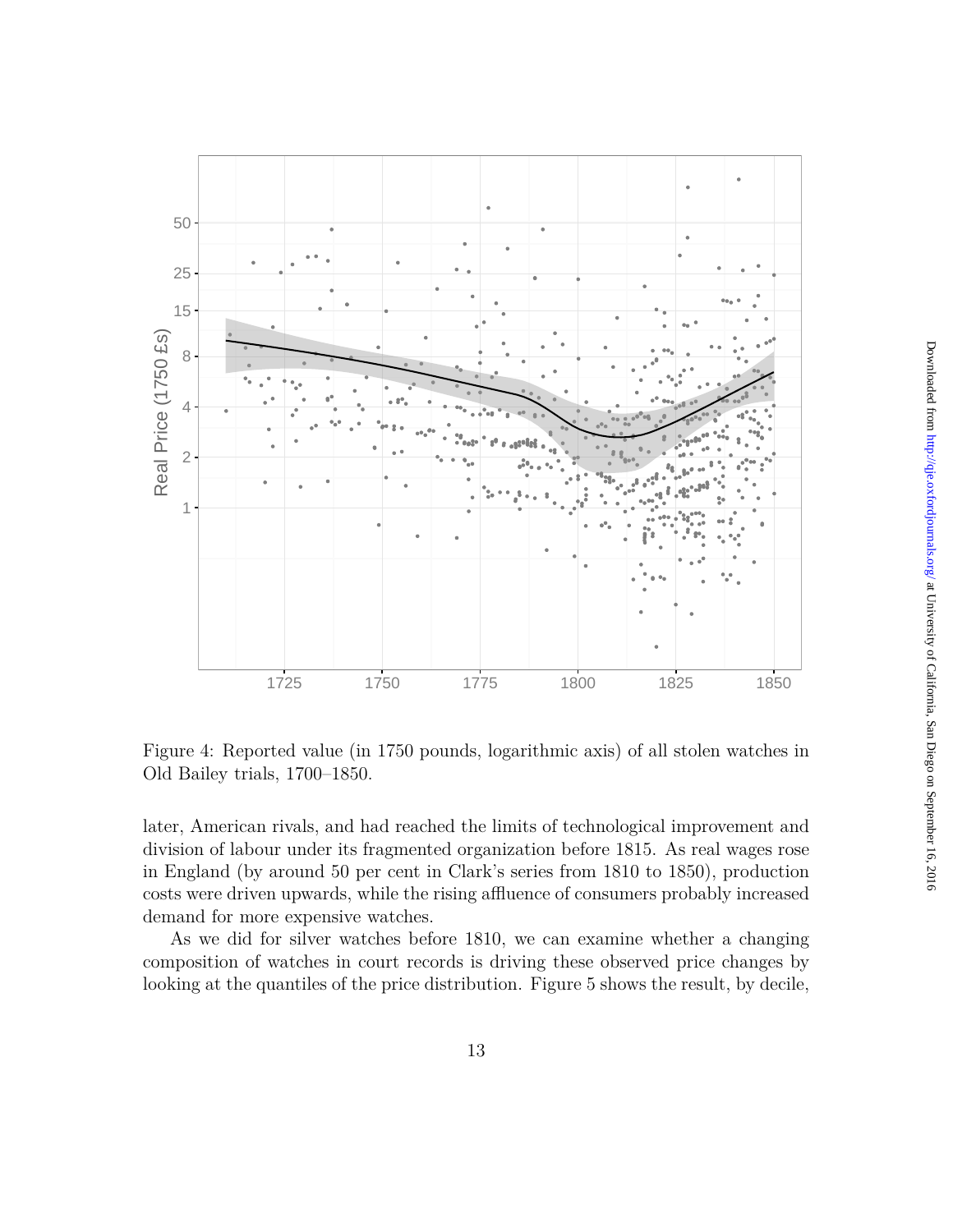

Figure 5: Annual price rise from quantile regression of all watch prices, 1810–1850.

of a quantile regression of log price on time. In contrast to the pre-1810 sample of silver watches, watch prices now diverge sharply as time passes. The price of the cheapest watches remaining roughly fixed whereas the cost of the most expensive ones rises by over 2 per cent each year. This indicates that the composition of watches in the court records is shifting to include a larger proportion of high quality watches, meaning that observed price changes are no longer a reliable guide to productivity changes in the sector.

### **6 The Evolution of the English Watch Industry.**

This steady fall in watch prices from the late seventeenth century until around 1810 reflects the continuous technological innovation and increasingly minute division of labour of the English watch industry. The first portable, spring driven time pieces watches in other words—appeared in Germany around 1500, and the first English ones were made by French and German immigrants in London about a century later. However it was not until the invention of the balance spring by Robert Hooke or Christiaan Huygens around 1660 that watches became sufficiently accurate to be of practical use. Cipolla (1970, 143) estimates that by 1680, in terms of output and innovation the English watch industry had become dominant in Europe.

Although largely overlooked in most histories of the Industrial Revolution, time pieces, and pocket watches in particular, represent the first mass produced consumer durable as de Vries (2008, 2–3) demonstrates. Clocks and watches are mentioned in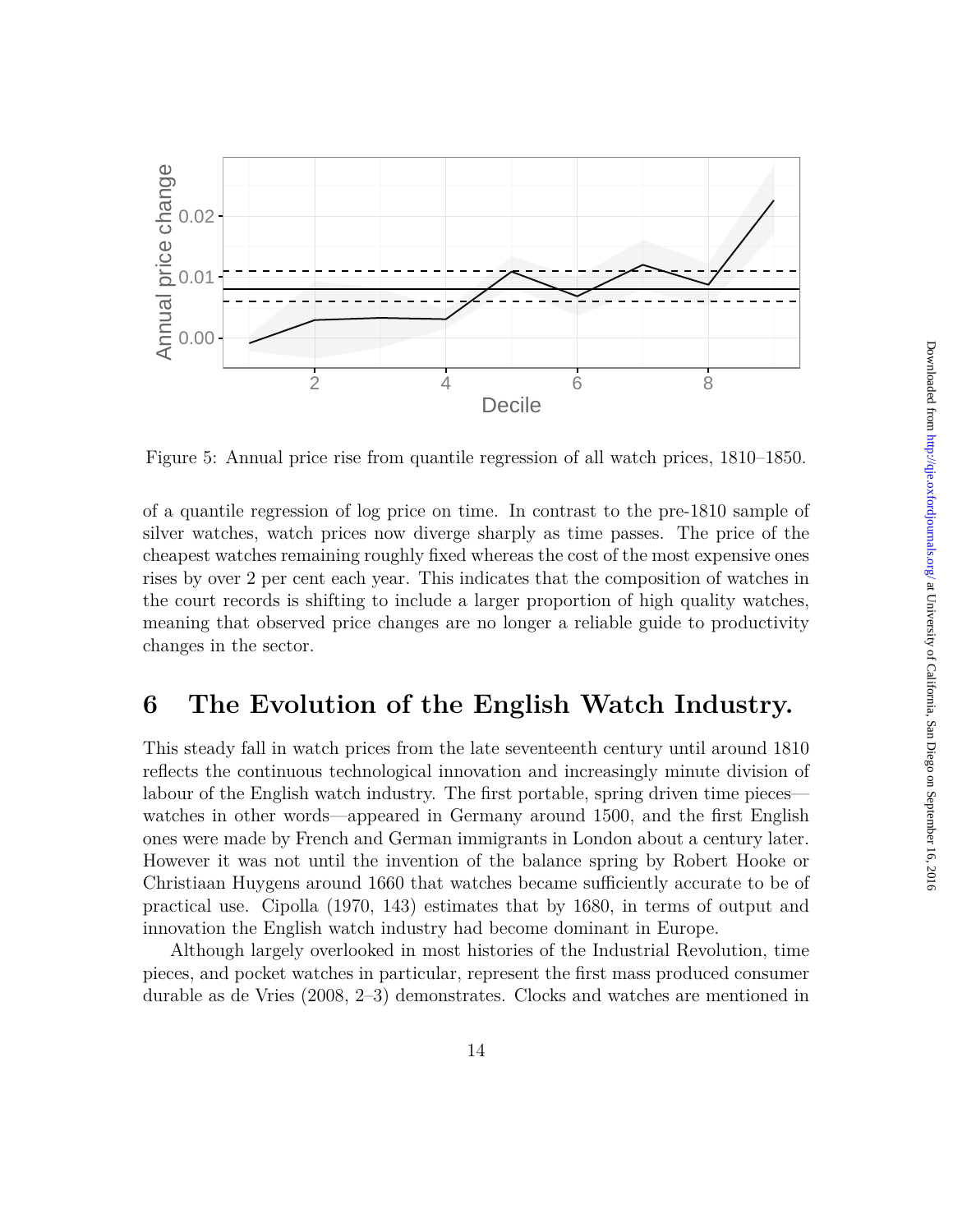fewer than 10 per cent of English probate inventories around 1675, but in over a third by the 1720s, and appear in nearly 40 per cent of pauper inventories for the period 1770–1812. Looking at the wills of servants in Paris, 13 per cent already mention watches by 1700, and this rises to 70 per cent by the 1780s; and the corresponding figures for the wills of wage earners are 5 and 32 per cent.

Watches fulfilled a variety of functions. Naturally, they told the time more or less accurately, something that became more important as urbanisation grew and economic activity intensified, increasing the need for coordination between people. Watches were visible status symbols, but also, in an era before mass banking, served as convenient stores of value: a windfall could be used to buy a watch that could later be sold or used as collateral to borrow from a pawn broker (George, 1966, 363; de Vries, 2008, 3).

Widespread watch ownership implied large scale production, and by the last quarter of the eighteenth century western Europe was producing about 400,000 watches a year, nearly half of them in England (Landes, 1983, 231). Based on the expected revenue yield of the 1797–98 watch tax, Thompson (1967, 68) estimated that the government believed there to be 800,000 silver and metal watches, and 400,000 gold ones; while Voth (2001, 51) estimates that, depending on how long one assumes an average watch lasted, there were from 1.4 to 3.1 million watches in England around 1800, or one watch for every 1.8–4 adults.

Unlike clock production, which was widely diffused across England, watchmaking was highly spatially concentrated, centred on London, Coventry, and around the town of Prescot near Liverpool. Production was organized as a cottage industry where parts were made by specialised artisans, and then assembled into mechanisms. Finally the mechanisms were finally fitted into a case with a faceplate that bore the name of the watchmaker who arranged and financed the entire process, and marketed the finished product. The first specialized trade was spring making, but division of labour was extensive by the mid-eighteenth century George (1966, 175–177), and by the early nineteenth century it had risen to a degree described by a Coventry watchmaker {Great Britain} (1817, 77):

"Movement maker, is divided into frame mounter, brass flatter, pillar maker, crew maker, cock and pittance maker, wheel maker, wheel finisher, barrel maker, barrel arbor maker, pinion maker, balance maker, verge maker, ratch and click maker, and other small steel work; ...and several other branches to the number of 102 in the whole."

The marriage registers of Prescot, the centre of Lancashire watch-making, happen to list the occupation of the bridegroom, and allow us to assess the educational level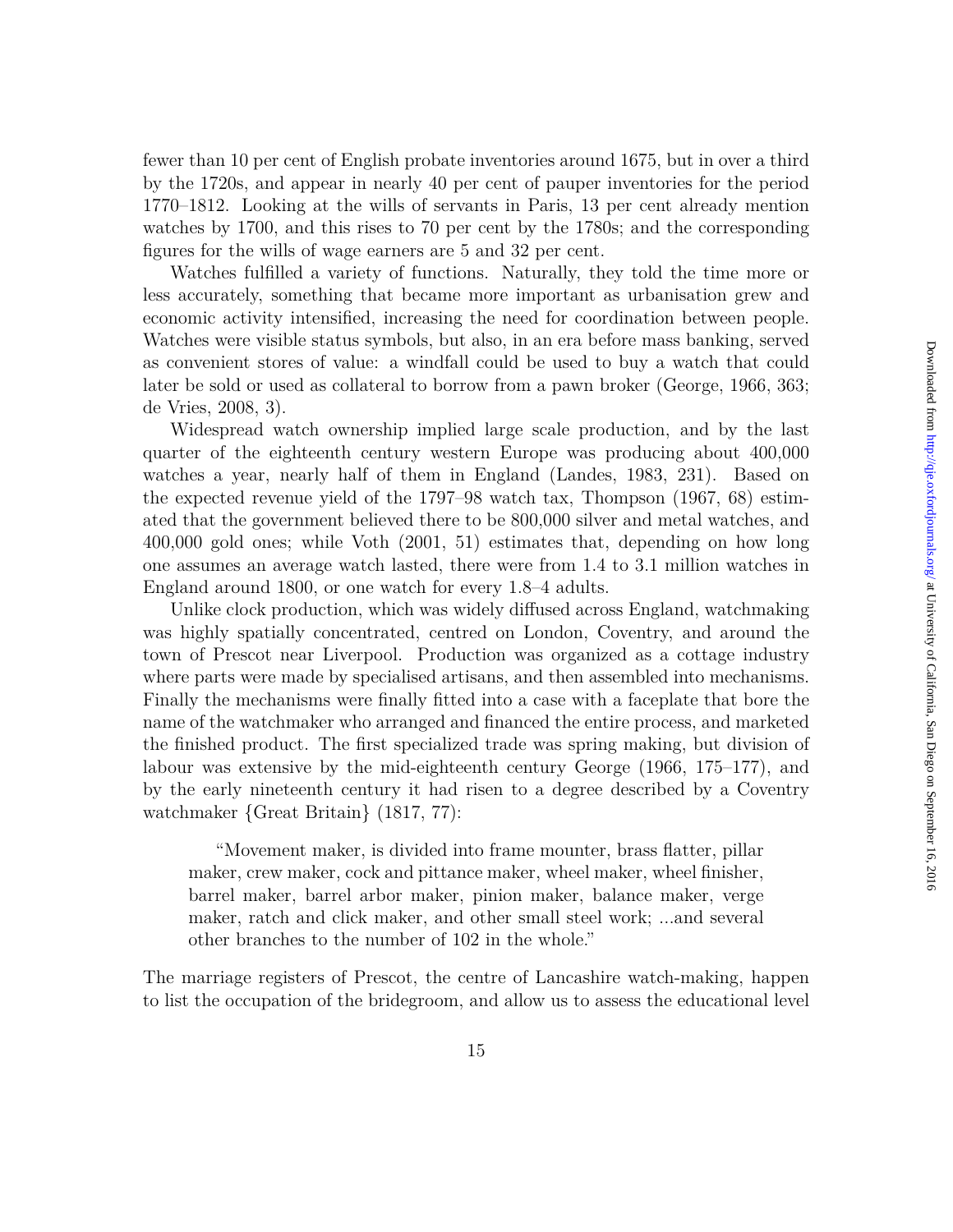of watchmakers from their ability to sign their name.<sup>10</sup> Between 1773 and 1845, 644 colliers, 654 labourers, and 183 watch and watch-tool makers got married in Prescot's St. Mary the Virgin church. Overall literacy was low, and did not rise much through the period with 83 per cent of colliers and 69 per cent of labourers being illiterate. The educational level of watchmakers is higher, but 28 per cent still could not sign their names.

### **6.1 Contemporary Accounts.**

If the production of watches in the early eighteenth was as sophisticated as we are claiming, it should have attracted the attention of observers before Adam Smith, and this turns out to be the case. In what appears to be the first, and certainly the most sophisticated, discussion of the concept before Smith, Martyn (1701, 42– 43) used watches to illustrate how the division of labour is limited by the extent of the market: ". . . if the Demand of Watches shou'd become so very great as to find constant imployment for as many Persons *. . .* the Maker of the Pins, or Wheels, or Screws, or other Parts, must needs be more perfect and expeditious at his proper work, . . . than if he is also to be imploy'd in all the variety of a Watch."

In a mid-eighteenth century description of London trades Campbell (1747, 250) described how watches "at their first appearance . . . were began and ended by one man who was called a watchmaker" but "of late years the watchmaker . . . scarce makes anything belonging to a watch. He only deploys the different tradesmen among who the art is divided. . . "

As Landes (1983, 231) observes, watchmaking better exemplifies the benefits of specialization than does Adam Smith's pin factory. In fact, in his Introduction to *The Wealth of Nations,* Canaan suggests that Smith (1976, 7) probably got the idea of division of labour from Mandeville's 1729 discussion of watchmaking in *The Fable of the Bees*: ". . . watch-making, which is come to a higher degree of perfection that it would have been arrived at yet, if the whole had always remain'd the Employment of one person; and I am persuaded, that even the Plenty we have of Clocks and Watches, as well as the Exactness and Beauty they may be made of, are chiefly owing to the Division that has been made of that Art into many Branches."

<sup>10</sup>http://www.lan-opc.org.uk/Prescot/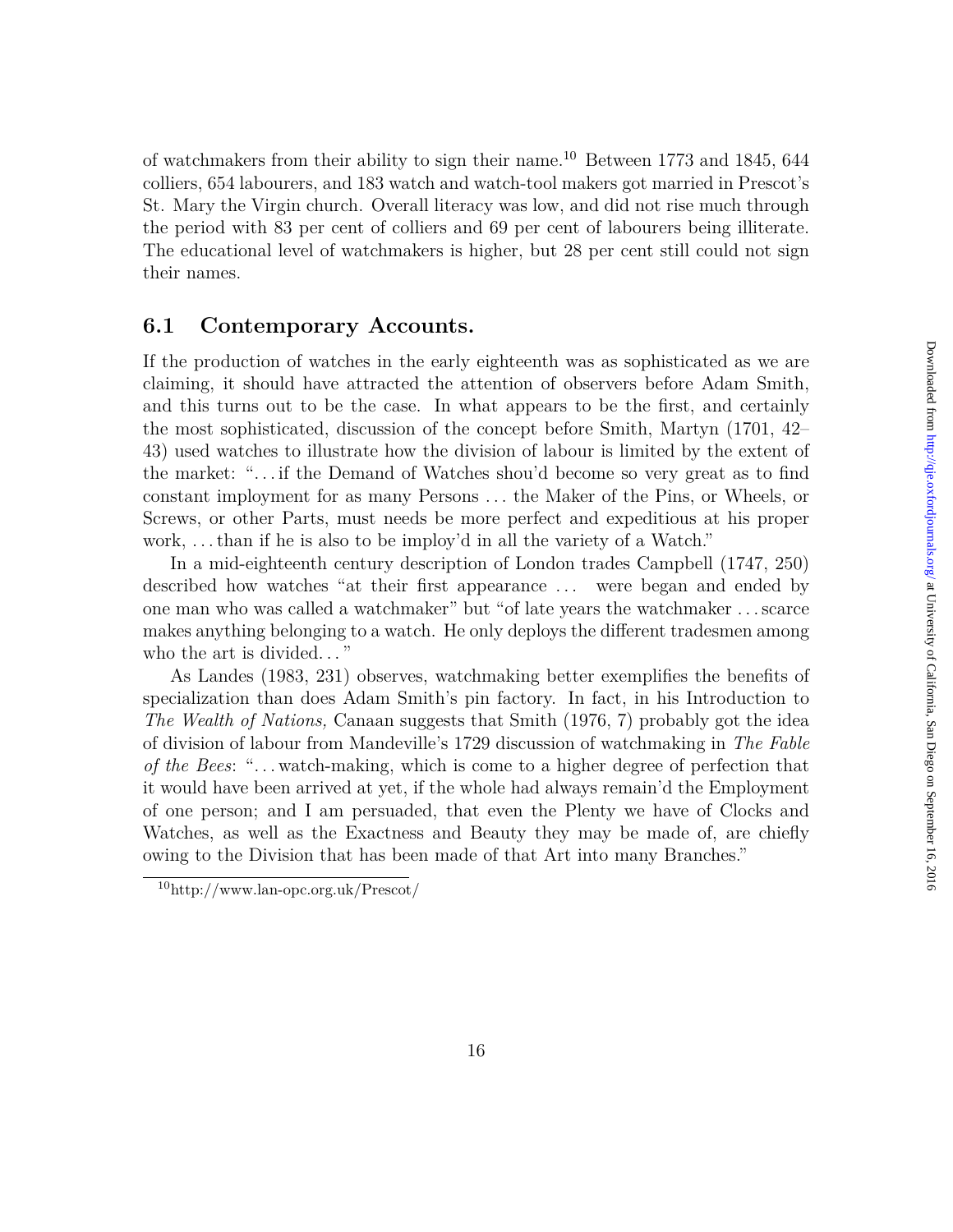### **7 The Industrial Revolution.**

We consider some implications of our results on sustained productivity rises in watch making during the eighteenth century for understanding the Industrial Revolution. A widespread view is that the Industrial Revolution represents an acceleration of innovation in cotton spinning and iron making that occurs in England from the middle of the eighteenth century (Crafts and Harley 1992); and, more controversially, that this innovation was induced by the need to economize on the high wages of English workers Allen (2009).

Against the view of a narrowly based Industrial Revolution, our results on watchmaking support the view of a more broadly based advance across many manufacturing sectors proposed by Berg and Hudson (1992) and Temin (1997) amongst others. Sectors such as brewing, pottery, glass, hydraulics and mechanical engineering showed signs of technological dynamism in this period: for a survey see Mokyr (2009, 131–144); and more recent research has detailed progress in sailing ships (Kelly and O Gráda, 2014) and gas lighting and water supply (Tomory 2012; 2015). Clark (2007, 252–254) observes that there was continuous productivity growth in the production of nails and books in earlier centuries, but what distinguishes watches from these fairly simple commodities is that, excepting scientific instruments, watches were the most complex artefacts of their time, and that is what makes their productivity growth so interesting.

As for timing, our results support the view that the roots of the Industrial Revolution stretch back further than the mid-eighteenth century. The beginnings of growth in the seventeenth century are consistent with the findings of Broadberry et al. (2015) on English GDP (but see Clark 2005 for a more pessimistic view). By the early seventeenth century there occurs not only growing urbanization and an associated intensification of agriculture, but, in the north and west of England, growing regional specialization in mining, metal working, and textile production that supplemented income from agriculture (Clay, 1984, 98–102). In particular, as Bailey and Barker (1969) demonstrate, the origins of watch making in Lancashire lie in the area's tradition of brass making that dates back to the late sixteenth century.

On the demand side, England was a fairly prosperous place by the late seventeenth century, with a large and growing middle class of merchants, prosperous farmers, professionals and successful artisans to provide a large market market for status goods like watches. Without such an extensive market, which tends to be neglected in supply focused accounts of the Industrial Revolution, none of the division of labour and innovation that we have shown here could have occurred.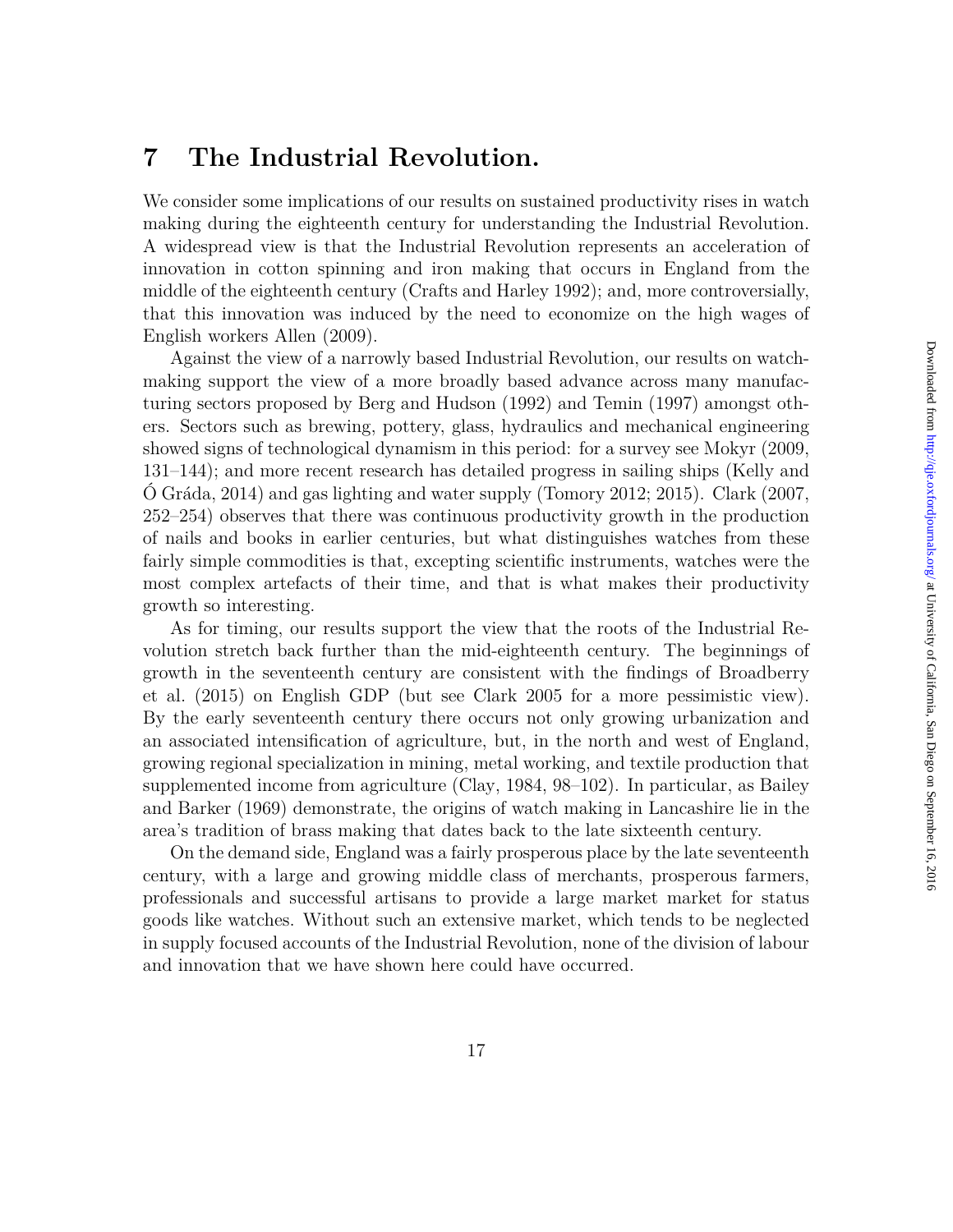A widespread view is that heavy population growth coinciding with the early Industrial Revolution led to a stagnation of real wages (Allen, 2007). The fact that, as Table 1 shows, large numbers of working men could afford an expensive status good like a watch would suggest that such pessimism about living standards may be overstated.

The invention of the balance spring by Robert Hooke and/or Christiaan Huygens, and its use by Thomas Tompion—an instrument maker for the Royal Society who went on to be England's greatest watch-maker—to make the first reliable watch, serve as a strong and early example of Mokyr's (2009, 30–62) concept of Industrial Enlightenment: the interaction between elite scientists and talented artisans to develop several important new technologies. The rapid subsequent growth of watch production in England was facilitated by the relative absence of guild restrictions limiting the number of apprentices that could be hired; and the scale of existing cottage industries that provided a large pool of workers with the requisite metalworking and entrepreneurial skills to grasp and develop new business opportunities. A particular advantage of cottage industry is in the rapid diffusion of new techniques: a technological improvement cannot be kept secret as it can within a large firm.

After the balance spring was invented, subsequent improvement is largely driven by these anonymous artisans. Although there are famous watchmakers associated with developments in luxury time pieces and chronometers—described by Britten (1934) and Landes (1983)—the continuous productivity growth in ordinary watches described here stems from the efforts of invisible innovators rather than the Great Inventors who are central to many accounts of British industrialization. This vitality of small scale production in eighteenth century England is also emphasized by Berg and Hudson (1992).

Watchmaking provides a counter-example to the influential view of Allen (2009) that high wages induced British industrialization and productivity growth. The production of watch-parts originated, along with most of the better known innovations of the Industrial Revolution, in one of the lowest wage areas of England (Kelly, Mokyr and Ó Gráda, 2015) and rising productivity led to high wages, rather than the other way around.

Along with specialized lathes, vices, files, and cutting tools, the watch industry was associated with two innovations of sufficient importance to rank as general purpose technologies in the development of British instrument and machine making. The first, from before 1672 and often attributed to Robert Hooke, was the mechanical cutting of gear wheels, which permitted far more accurate and durable mechanisms in watches, scientific instruments, and machines (Bailey and Barker, 1969). The second, by the clockmaker Benjamin Huntsman around 1740, was high quality cru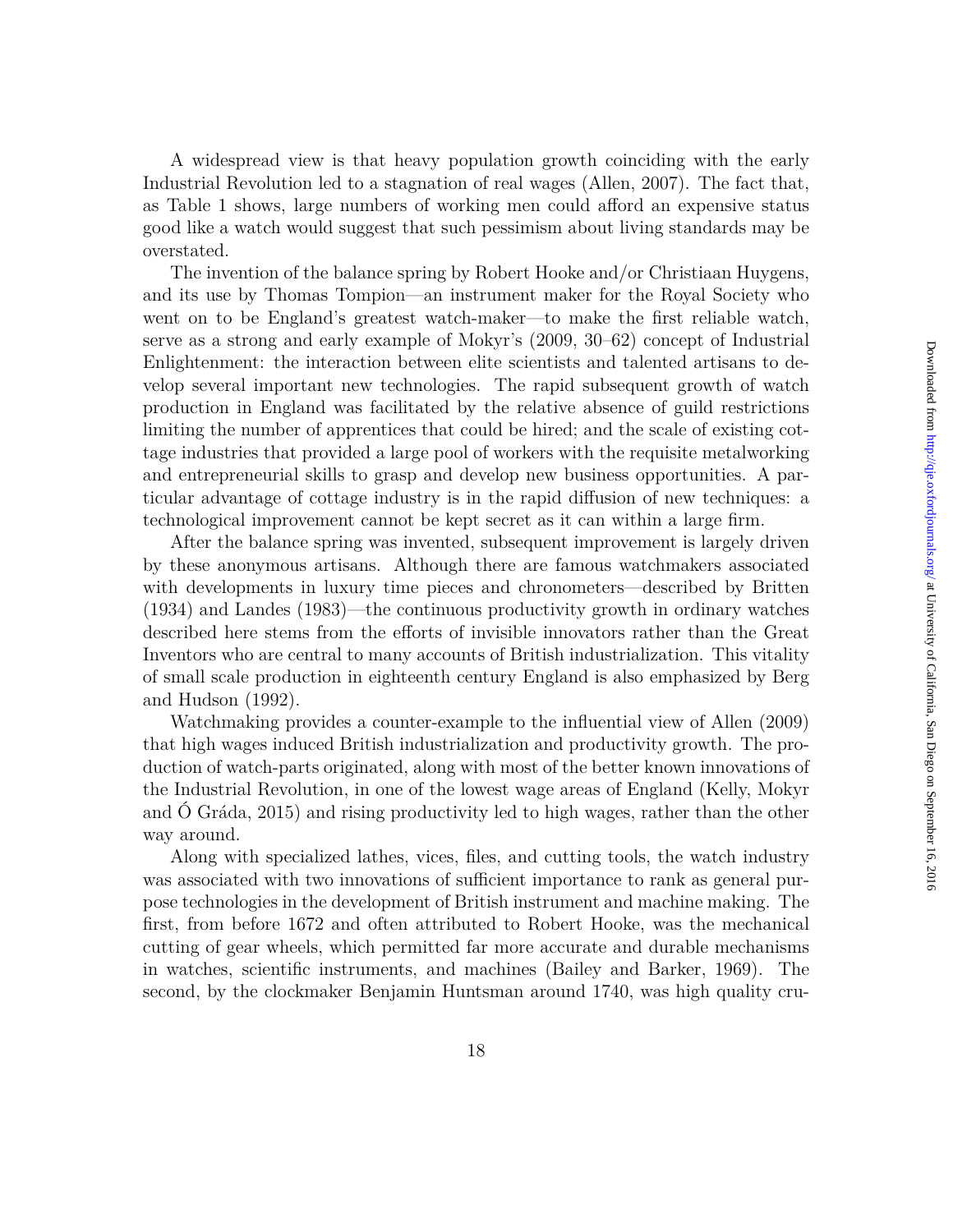cible steel that allowed the production of far superior springs, files, and cutlery than were available elsewhere (the process spread to continental Europe only after 1800).

Because of the uniquely small size and high precision of their components, watch and instrument making did not benefit significantly from advances in other sectors, with two important exceptions. Precise parts required high zinc brass free of chemical impurities. This started to become available in the early eighteenth century with the replacement of coal by coke in copper smelting around 1710; and William Champion's 1738 patent (Number 564) for the distillation of zinc (Pollard and Heron, 2008, 203– 204). Secondly, the spread of the cold rolling process from tinplate production to other metals by the early eighteenth century allowed the production of brass plate of uniform thickness allowing blanks to be stamped at lower cost before cutting into gear wheels which were of more uniform quality.

In discussing the first Industrial Revolution, a lot of confusion can be avoided by distinguishing between the largely empirical advances in cotton and iron—what we may call the Low Industrial Revolution—and the more scientifically based High Industrial Revolution in steam and machine tools.

Because the Lancashire watch parts industry was located in the same part of England that subsequently developed mechanical cotton spinning, it is sometimes cited as an example of technological diffusion: this was the opinion of several witnesses to the House of Commons Great Britain (1797, 331, 335), echoed by Foster and Jones (2011). However, we should be cautious of overly simplistic stories of technological spillover. It was certainly the case that the presence of large numbers of artisans accustomed to making and improving mechanisms, and easy access to high quality gears and springs, aided the builders of early textile machinery. However, the very different size and forces experienced by an iron machine compared with a brass clock or watch caused machine building rapidly to become a separate and specialized activity; and the painstaking study of Cookson (1994, 51–77) finds that most of the early textile machine builders in West Yorkshire had backgrounds in metal working rather than clock making.

The central contribution of watch and clock making to the wider Industrial Revolution lies rather in its close connection—in materials, techniques and personnel with another dynamic and neglected sector of the late seventeenth and eighteenth century British economy: instrument making. The need for increasingly exact scientific and navigational instruments drove the continuous development of precision lathes and measuring instruments that permitted the construction of efficient steam engines (Watt was trained as an instrument maker, and his partner Boulton was a friend of Jesse Ramsden, the greatest instrument maker of the eighteenth century),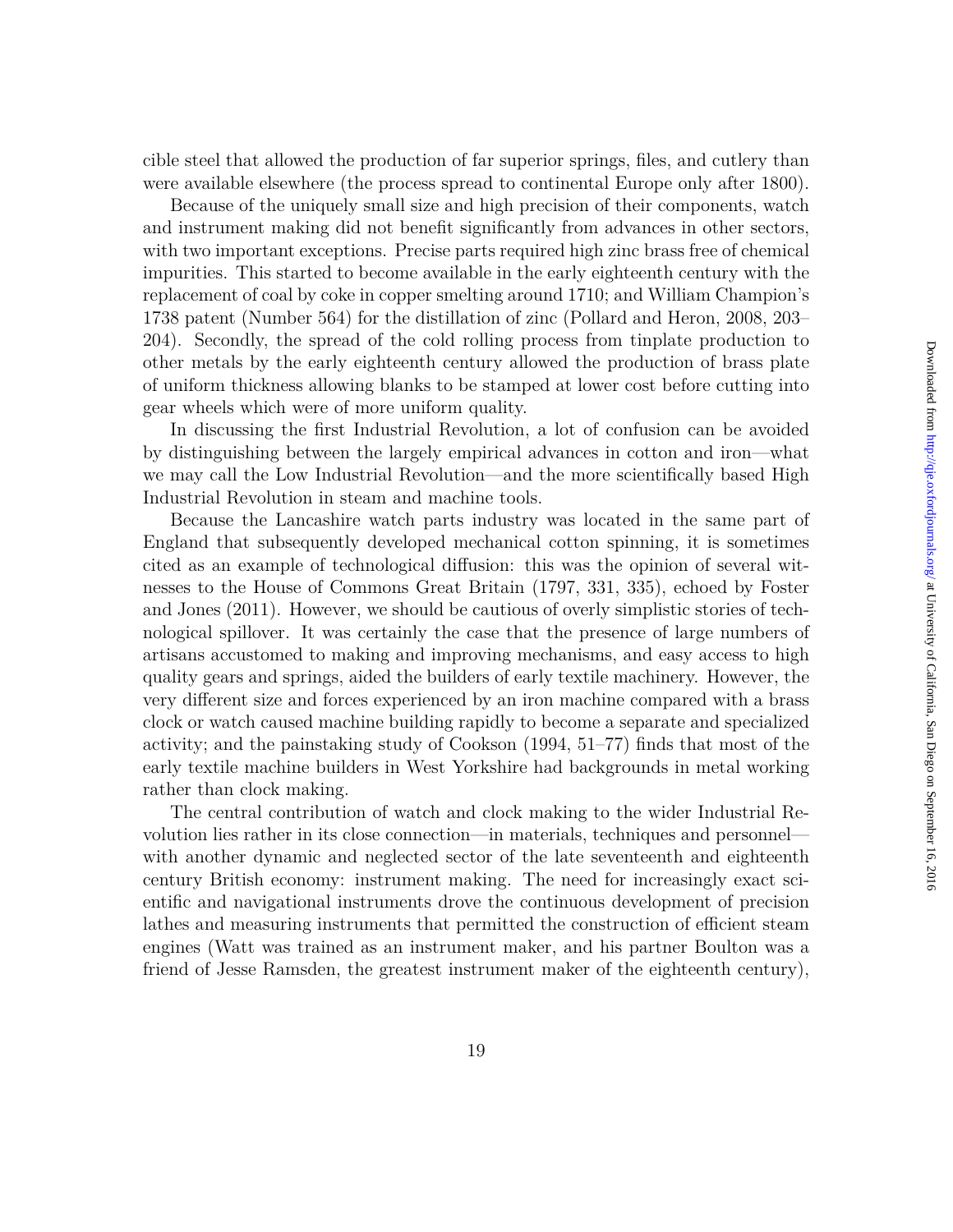and formed the basis of the nineteenth century machine tool industry: the key sectors of the High Industrial Revolution.

While our focus has been on the implications of the rise of the English watch industry for understanding the Industrial Revolution, its subsequent decline is also revealing. High wages made England's watch industry vulnerable to cheap continental imports, with English wages twice those in Zurich in 1815 (Studer, 2008, Table 2). By the 1830s cheap Swiss watches had replaced English watches across much of Europe and perhaps 8,000–10,000 were being smuggled into the United Kingdom annually, with perhaps several times that number in the 1840s before the reduction of tariffs that started in 1850 (Rees 1819; Bowring 1836; Davies 1992, 98).<sup>11</sup>

Whereas a simple Ricardian model would predict English watchmakers relocating smoothly to other sectors, the decline of the watch industry is more suggestive of entrepreneurial failure; being associated with considerable unemployment, falling wages, and hardship in traditional manufacturing areas like Prescot and Coventry detailed in contemporary Parliamentary reports. At the same time, although the Allen (2009) model would predict that high wages should have induced a burst of labour saving innovation in British watch-making, the sector in fact remained organisationally and technically conservative, being decisively overtaken by more innovative Swiss and American competitors as the nineteenth century progressed, a process outlined by Landes (1983, 257–320).

### **8 Conclusions**

The Industrial Revolution has long been defined as the start of systematic innovation in cotton and iron making that begins around the middle of the eighteenth century. In this paper, by contrast, we focused on watches, a sector absent from modern discussions of the Industrial Revolution, but, for Adam Smith the pre-eminent example of technological progress.

To evaluate Smith's claim that watch prices had fallen markedly over the preceding century we analysed records of criminal trials at the Old Bailey, which give the value of stolen watches, and found steady falls in price for all categories of watch of around 1.3 per cent per year. Our results show that the continuous technological improvement and intensification of division of labour, usually dated to the mid-eighteenth century, goes back to at least the late seventeenth century, and

<sup>&</sup>lt;sup>11</sup>In 1827, the earliest year with detailed official trade data, official clock and watch imports, paying a duty of 25 per cent, were £15,000; whereas exports of watches are not given a separate listing, but included along with plate and jewellery which total only £3,200 (Marshall, 1833).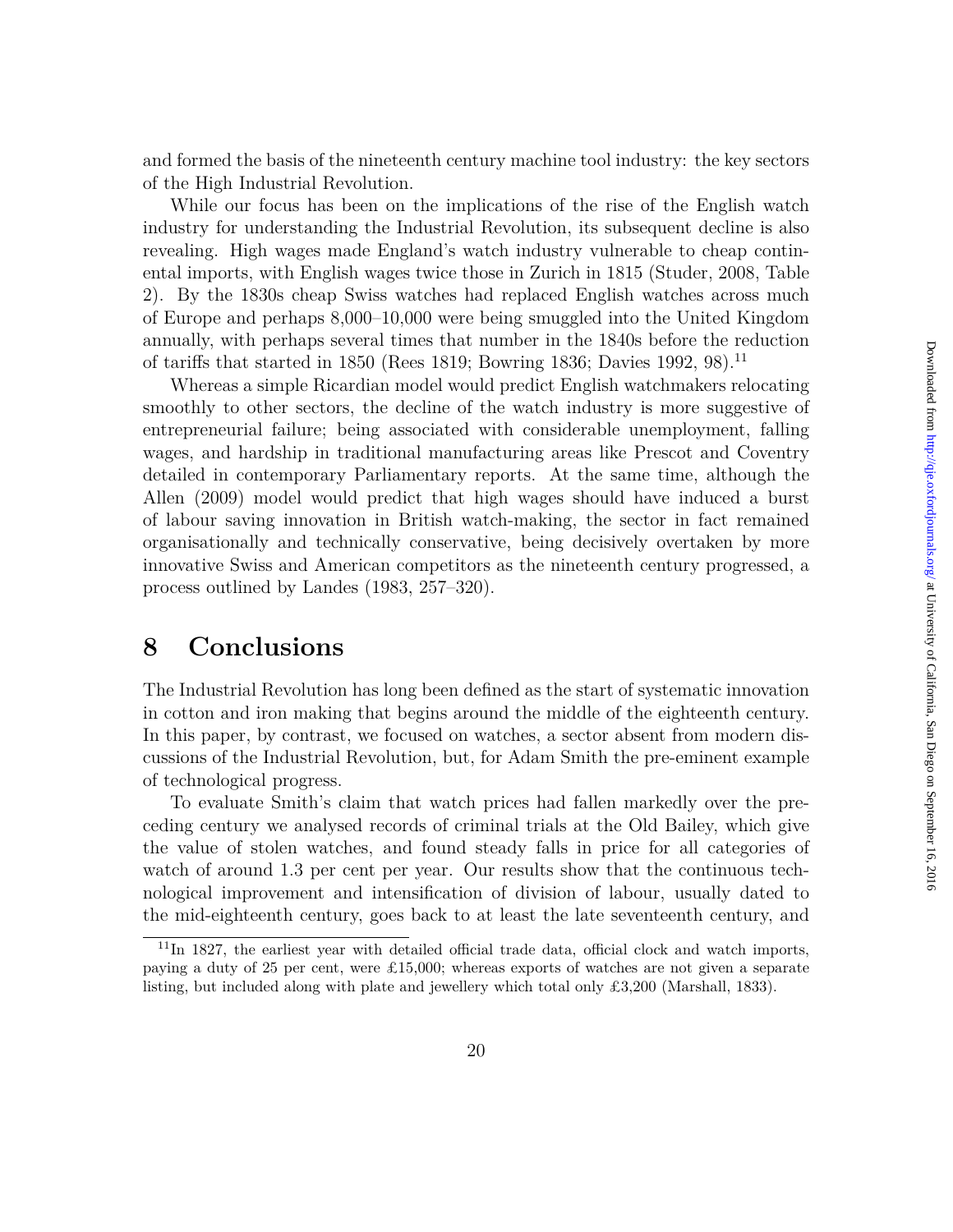

Figure 6: Price quantiles of high and low quality watches, and a mixture with fraction *w* of low quality watches.

highlights the central role in innovation of the interaction between elite inventors and anonymous artisans. In addition, Britain enjoyed several advantages—a large middle class market, the absence of guild restrictions on numbers of apprentices, and as Kelly, Mokyr and Ó Gráda (2015) find for other expanding sectors, the presence of a large and low wage cottage industry sector with the necessary technical skills for production—that allowed the rapid expansion of the sector.

For the Low Industrial Revolution in cotton and iron, the contribution of the extensive watch industry is negligible; but the skills developed in this sector were vital in the related field of instrument making, another area of British dominance. Without the precision lathes and measuring instruments that originate in these sectors, the steam power and machine tools of the High Industrial Revolution would not have been possible.

# **Appendix: Quantiles of Mixture Distributions.**

Assume that there are two sorts of watches, high quality ones whose (log) price falls in the range  $[x_h^1, x_h^2]$  and low quality ones whose price is in the range  $[x_l^1, x_l^2]$ where  $x_i^2 < x_h^1$  so that the supports do not overlap. Let a watch of quality *i* have a differentiable distribution function  $F_i(x)$  and associated quantile function  $G_i(p)$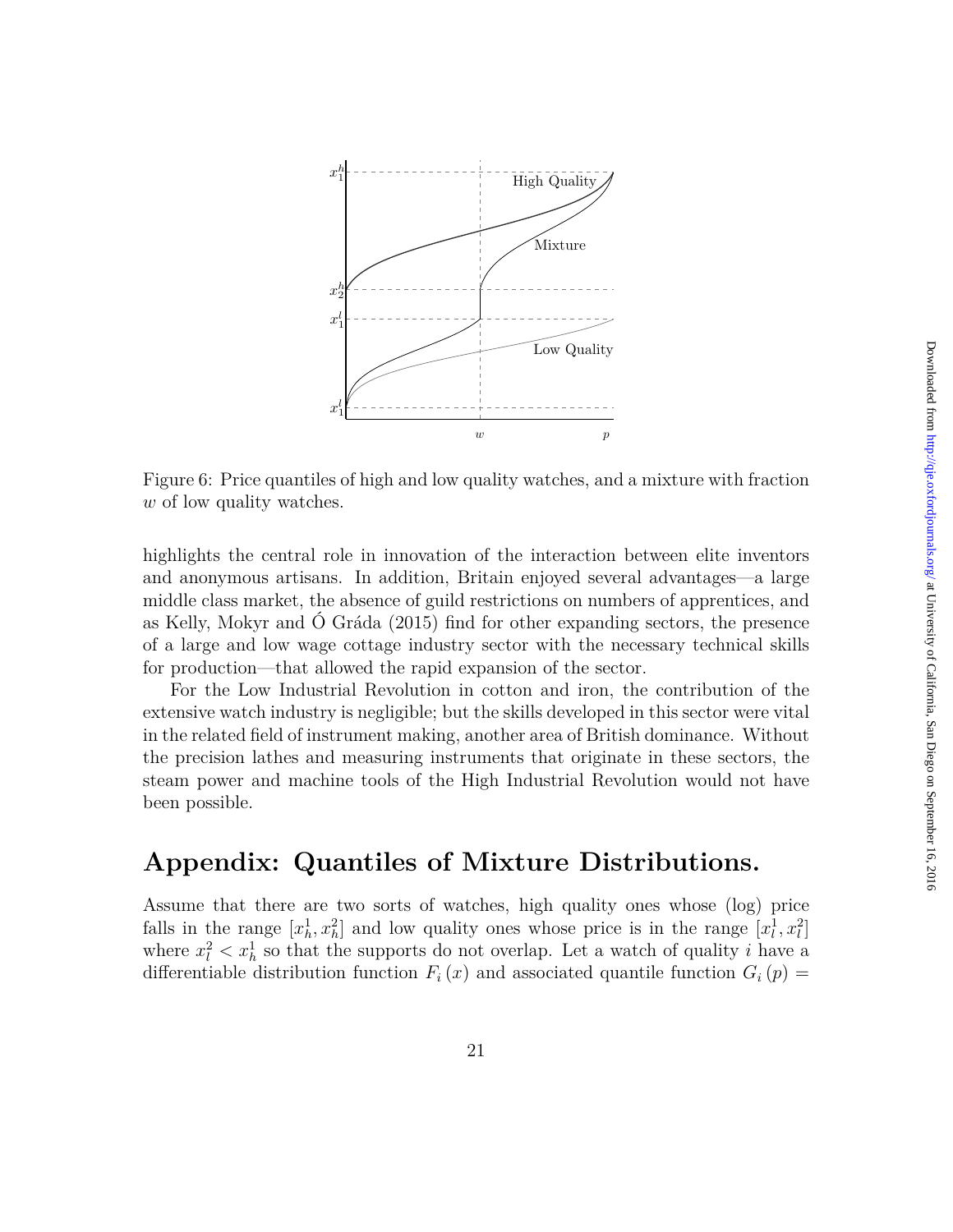$F_i^{-1}(x)$  with slope  $g_i(p)$ . It follows (Castellacci 2012) that a mixture of high and low quality watches with share *w* of low quality watches has quantile function

$$
G_m(p) = \begin{cases} G_l\left(\frac{p}{w}\right) & p \in [0, w) \\ G_h\left(\frac{p-w}{1-w}\right) & p \in [w, 1] \end{cases}
$$
(1)

The price quantiles of high and low quality watches, along with a mixture of the two, are shown in Figure 6.

The question asked in the paper is what happens to the quantiles of prices when cheap watches appear: the share of cheap watches *w* is initially zero so that the price quantile corresponds to the top, high quality line. Through time the share of cheap watches rises, leading to the mixture quantile in Figure 6. For high quantiles of the distribution where  $p > w$ , the fall in the quantile through time is diminishing in *p*: the highest quantiles show the smallest falls. This occurs because, from (1), above *w* the mixture quantiles lie below the high quality one for  $p < 1$  and have a steeper slope  $g_m = g_h/(1 - w)$ . For quantiles below *w* the gap between the quantiles of the high quality watch and the mixture may rise or fall with *p*. The gap will fall with *p* at values of *p* where the slope of the high quality quantile is lower than that of the mixture quantile  $g_h(p) < g_m(p) = \frac{1}{1-w} g_l(p)$ . For a given *w* this is more likely to occur the smaller is the size of high quality price range  $G_h(w) - x_1^h$  relative to the low quality price range  $x_l^2 - x_l^1$ .

## **References**

- Allen, Robert. 2007. Pessimism Preserved: Real Wages in the British Industrial Revolution. Economics Series Working Papers 314 University of Oxford, Department of Economics.
- Allen, Robert C. 2009. *The British Industrial Revolution in Global Perspective.* Cambridge: Cambridge University Press.
- Antràs, Pol and Hans-Joachim Voth. 2003. "Factor Prices and Productivity Growth during the British Industrial Revolution." *Explorations in Economic History* 40:52– 77.
- Bailey, F. and T. C. Barker. 1969. The Seventeenth-Century Origins of Watch-Making in South-West Lancashire. In *Liverpool and Merseyside*, ed. J. R. Harris. London: Cass.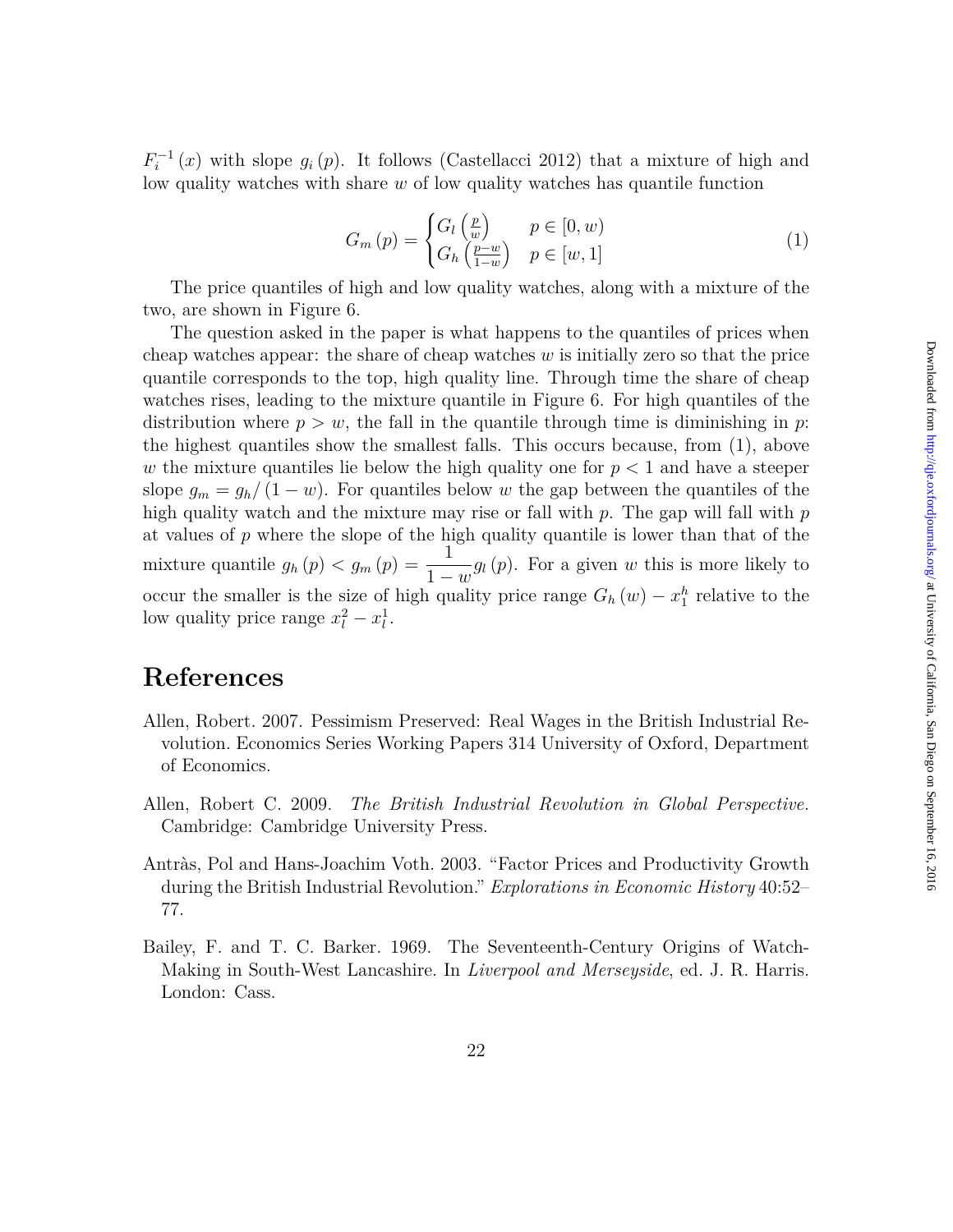- Berg, Maxine and Pat Hudson. 1992. "Rehabilitating the Industrial Revolution." *Economic History Review* 45:24–50.
- Bilias, Yannis, Songnian Chen and Zhiliang Ying. 2000. "Simple Resampling Methods for Censored Regression Quantiles." *Journal of Econometrics* 99:373–386.
- Bowring, Sir John. 1836. *Report on the Commerce and Manufactures of Switzerland*. London: Clowes and Son.
- Britten, Frederick J. 1934. *Old Clocks and Watches and their Makers*. London: E. and N. F. Spon.
- Broadberry, Stephen, B. M. S. Campbell and Bas van Leeuwen. 2013. "When Did Britain Industrialize? The Sectoral Distribution of the Labour Force and Labour Productivity in Britain, 1381-1851." *Explorations in Economic History* 50:16–27.
- Broadberry, Stephen, Bruce M. S. Campbell, Alexander Klein, Mark Overton and Bas van Leeuwen. 2015. *British Economic Growth, 1270–1870*. Cambridge: Cambridge University Press.
- Campbell, R. 1747. *The London Tradesman: Being a Compendious View of All the Trades, Professions, Arts, Both Liberal and Mechanic, Now Practised in the Cities of London and Westminster...* London: T. Gardner.
- Castellacci, Giuseppe. 2012. "A Formula for the Quantiles of Mixtures of Distributions with Disjoint Supports." Available at SSRN: http://ssrn.com/abstract=2055022.
- Cipolla, Carlo. 1970. *European Culture and Overseas Expansion*. Harmondsworth: Penguin.
- Clark, Gregory. 2005. "The Condition of the Working-Class in England, 1209-2004." *Journal of Political Economy* 113:1307–1340.
- Clark, Gregory. 2007. *A Farewell to Alms*. Princeton: Princeton University Press.
- Clay, R. G. A. 1984. *Economic Expansion and Social Change: England 1500–1700. Volume II, Industry, Trade and Government*. Cambridge: Cambridge University Press.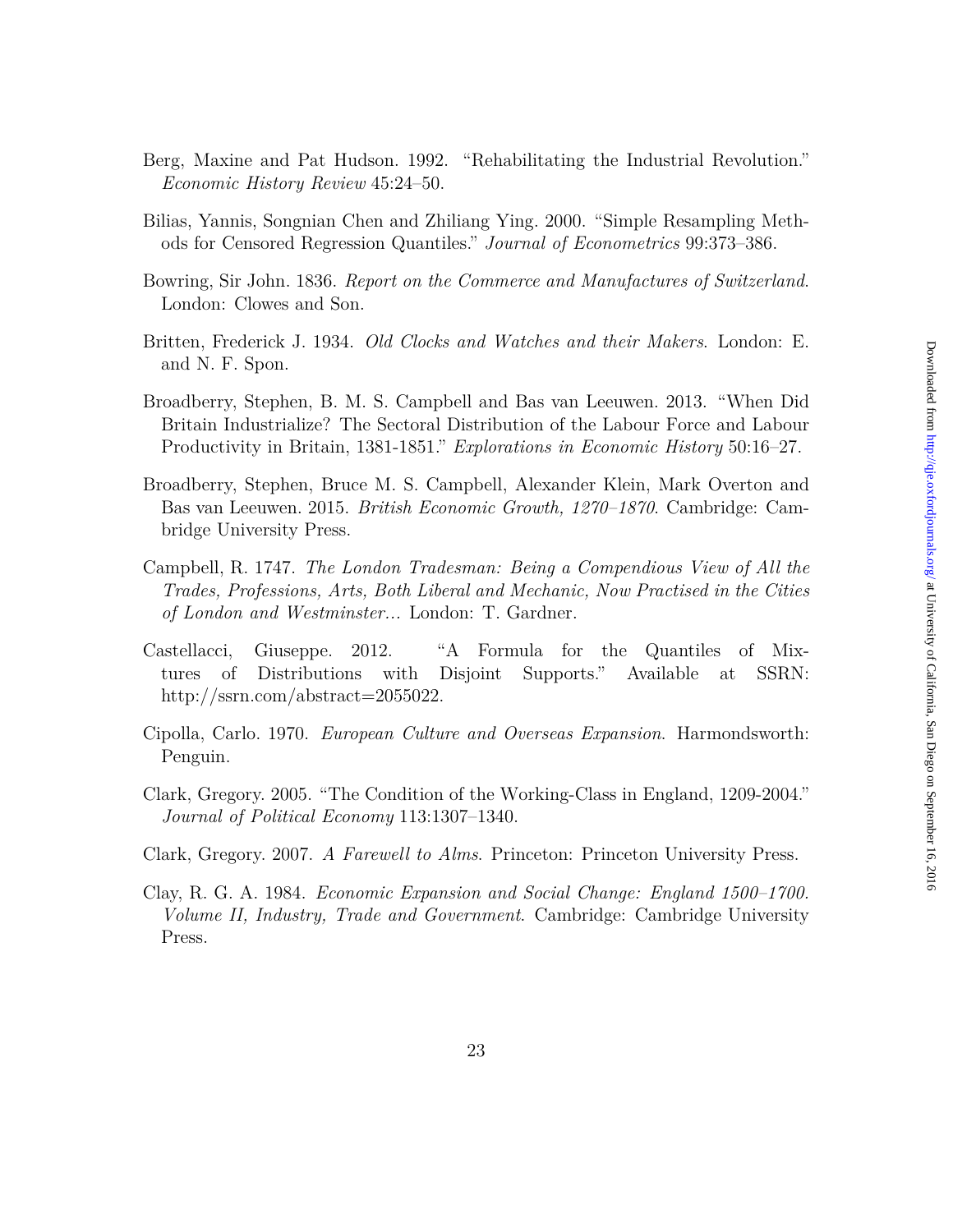- Clifford, Helen. 1999. A Commerce with Things: The Value of Precious Metalwork in Early Modern England. In *Consumers and Luxury Consumer Culture in Europe, 1650-1850*, ed. Maxine Berg and Helen Clifford. Manchester: Manchester University Press.
- Cookson, Gillian. 1994. The West Yorkshire Textile Engineering Industry, 1780– 1850. PhD thesis University of York.
- Crafts, Nicolas. 2014. Productivity Growth during the British Industrial Revolution: Revisionism Revisited. Working paper Department of Economics, University of Warwick.
- Crafts, Nicolas and C. K. Harley. 1992. "Output Growth and the British Industrial Revolution: a Restatement of the Crafts-Harley View." *Economic History Review* 45:703–730.
- Davies, Alun C. 1992. "Time for a Change? Technological Persistence in the British Watchmaking Industry." *Material Culture Review* 36:57–64.
- de Vries, Jan. 2008. *The Industrious Revolution*. Cambridge: Cambridge University Press.
- Elmers, Chris. 1992. Watch and Clockmaking. In *London, World City, 1800-1840*, ed. Celina Fox. New Haven: Yale University Press.
- Feeley, Malcolm M. and Deborah L. Little. 1991. "The Vanishing Female: The Decline of Women in the Criminal Process, 1687-1912." *Law and Society Review* 25:719–757.
- Foster, Charles F. and Eric L. Jones. 2011. Industrialisation and De-industrialisation: England Divides. Technical Report 29247 Munich Personal Repec Archive.
- Friedman. 1995. "Making Sense of English Law Enforcement in the Eighteenth Century." *University of Chicago Law School Roundtable* 2:475–505.
- George, M. Dorothy. 1966. *London Life in the Eighteenth Century*. Harmondsworth: Penguin.
- Great Britain. 1797. *Journals of the House of Commons*. Vol. 53 H. M. Stationery Office.
- {Great Britain}. 1817. "Report from the Committee on the Petitions of Watchmakers of Coventry." *British Parliamentary Papers* 6(504).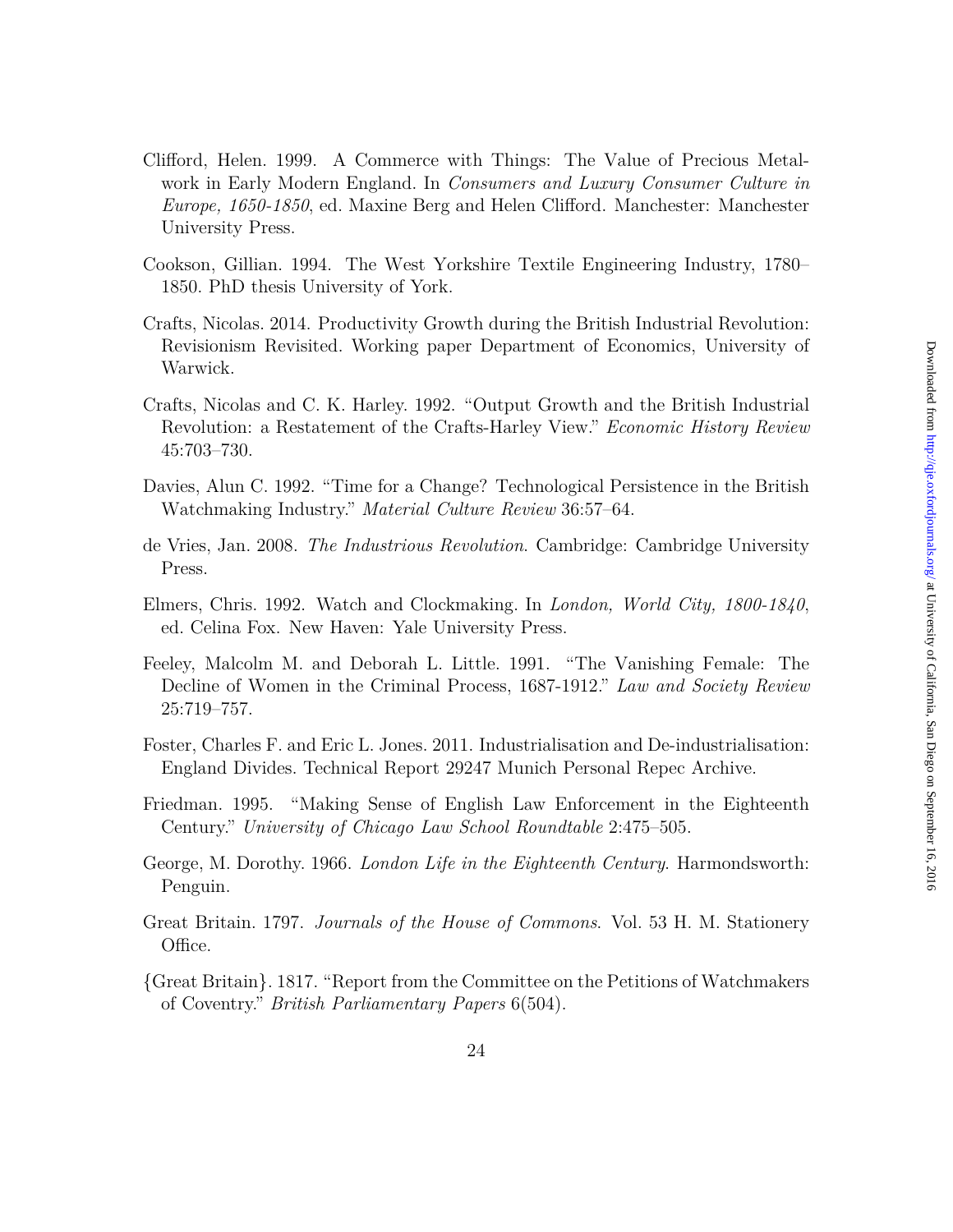- Horrell, Sara, Jane Humphries and Ken Sneath. 2015. "Consumption Conundrums Unravelled." *Economic History Review* .
- Hsieh, Chang-Tai. 2002. "What Explains the Industrial Revolution in East Asia? Evidence From the Factor Markets." *American Economic Review* 92:502–526.
- Hunt, E. H. 1986. "Industrialization and Inequality: Regional Wages in Britain, 1760-1914." *Journal of Economic History* 46:935–66.
- Karlsson, Maria. 2006. "Estimators of Regression Parameters for Truncated and Censored Data." *Metrika* 63:329–341.
- Karlsson, Maria and Anita Lindmark. 2014. "truncSP: An R Package for Estimation of Semi-Parametric Truncated Linear Regression Models." *Journal of Statistical Software* 57(14):1–19.
- Kelly, Morgan and Cormac Ó Gráda. 2014. Speed under Sail, 1750–1850. Working paper University College Dublin School of Economics.
- Kelly, Morgan, Joel Mokyr and Cormac Ó Gráda. 2014. "Precocious Albion: a New Interpretation of the British Industrial Revolution." *Annual Review of Economics* 6.
- Kelly, Morgan, Joel Mokyr and Cormac Ó Gráda. 2015. Roots of the Industrial Revolution. Working paper University College Dublin, School of Economics.
- Koenker, Roger. 2005. *Quantile Regression*. Cambridge: Cambridge University Press.
- Landes, David S. 1983. *Revolution in Time: Clocks and the Making of the Modern World*. Cambridge: Harvard University Press.
- Linebaugh, Peter. 2003. *The London Hanged: Crime and Civil Society in the Eighteenth Century*. London: Allen Lane.
- Marshall, John. 1833. *A Digest of All the Accounts: Relating to the Population, Productions, Revenues . . . Presented to Parliament during the Last Thirty-five years.* London: J. Haddon.
- Martyn, Henry. 1701. *Considerations on the East-India Trade*. London: J. Roberts.
- McCloskey, D. N. 1981. The Industrial Revolution 1780–1860: A Survey. In *The Economic History of Britain since 1700*, ed. Roderick Floud and D. N. McCloskey. Cambridge: Cambridge University Press.